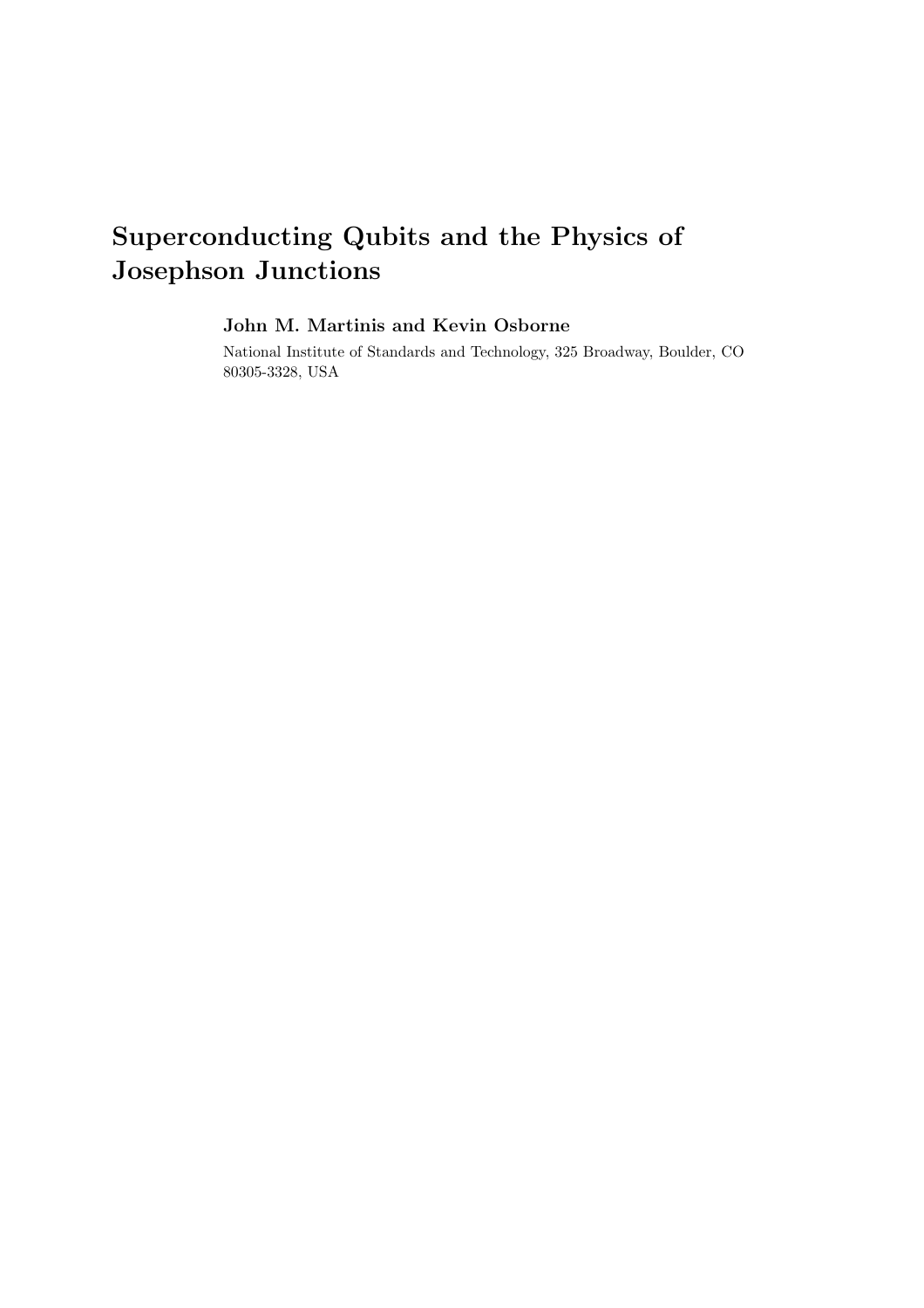### 1. Introduction

Josephson junctions are good candidates for the construction of quantum bits (qubits) for a quantum computer[1]. This system is attractive because the low dissipation inherent to superconductors make possible, in principle, long coherence times. In addition, because complex superconducting circuits can be microfabricated using integrated-circuit processing techniques, scaling to a large number of qubits should be relatively straightforward. Given the initial success of several types of Josephson qubits  $[2, 3, 4, 5, 6, 7, 9, 8, 10]$ , a question naturally arises: what are the essential components that must be tested, understood, and improved for eventual construction of a Josephson quantum computer?

In this paper we focus on the physics of the Josephson junction because, being nonlinear, it is the fundamental circuit element that is needed for the appearance of usable qubit states. In contrast, linear circuit elements such as capacitors and inductors can form low-dissipation superconducting resonators, but are unusable for qubits because the energy-level spacings are degenerate. The nonlinearity of the Josephson inductance breaks the degeneracy of the energy level spacings, allowing dynamics of the system to be restricted to only the two qubit states. The Josephson junction is a remarkable nonlinear element because it combines negligible dissipation with extremely large nonlinearity - the change of the qubit state by only one photon in energy can modify the junction inductance by order unity!

Most theoretical and experimental investigations with Josephson qubits assume perfect junction behavior. Is such an assumption valid? Recent experiments by our group indicate that coherence is limited by microwave-frequency fluctuations in the critical current of the junction[10]. A deeper understanding of the junction physics is thus needed so that nonideal behavior can be more readily identified, understood, and eliminated. Although we will not discuss specific imperfections of junctions in this paper, we want to describe a clear and precise model of the Josephson junction that can give an intuitive understanding of the Josephson effect. This is especially needed since textbooks do not typically derive the Josephson effect from a microscopic viewpoint. As standard calculations use only perturbation theory, we will also need to introduce an exact description of the Josephson effect via the mesoscopic theory of quasiparticle bound-states.

The outline of the paper is as follows. We first describe in Sec. 2 the nonlinear Josephson inductance. In Sec. 3 we discuss the three types of qubit circuits, and show how these circuits use this nonlinearity in unique manners. We then give a brief derivation of the BCS theory in Sec. 4, highlighting the appearance of the macroscopic phase parameter. The Josephson equations are derived in Sec. 5 using standard first and second order perturbation theory that describe quasiparticle and Cooper-pair tunneling. An exact calculation of the Josephson effect then follows in Sec. 6 using the quasiparticle bound-state theory. Section 7 expands upon this theory and describes quasiparticle excitations as transitions from the ground to excited bound states from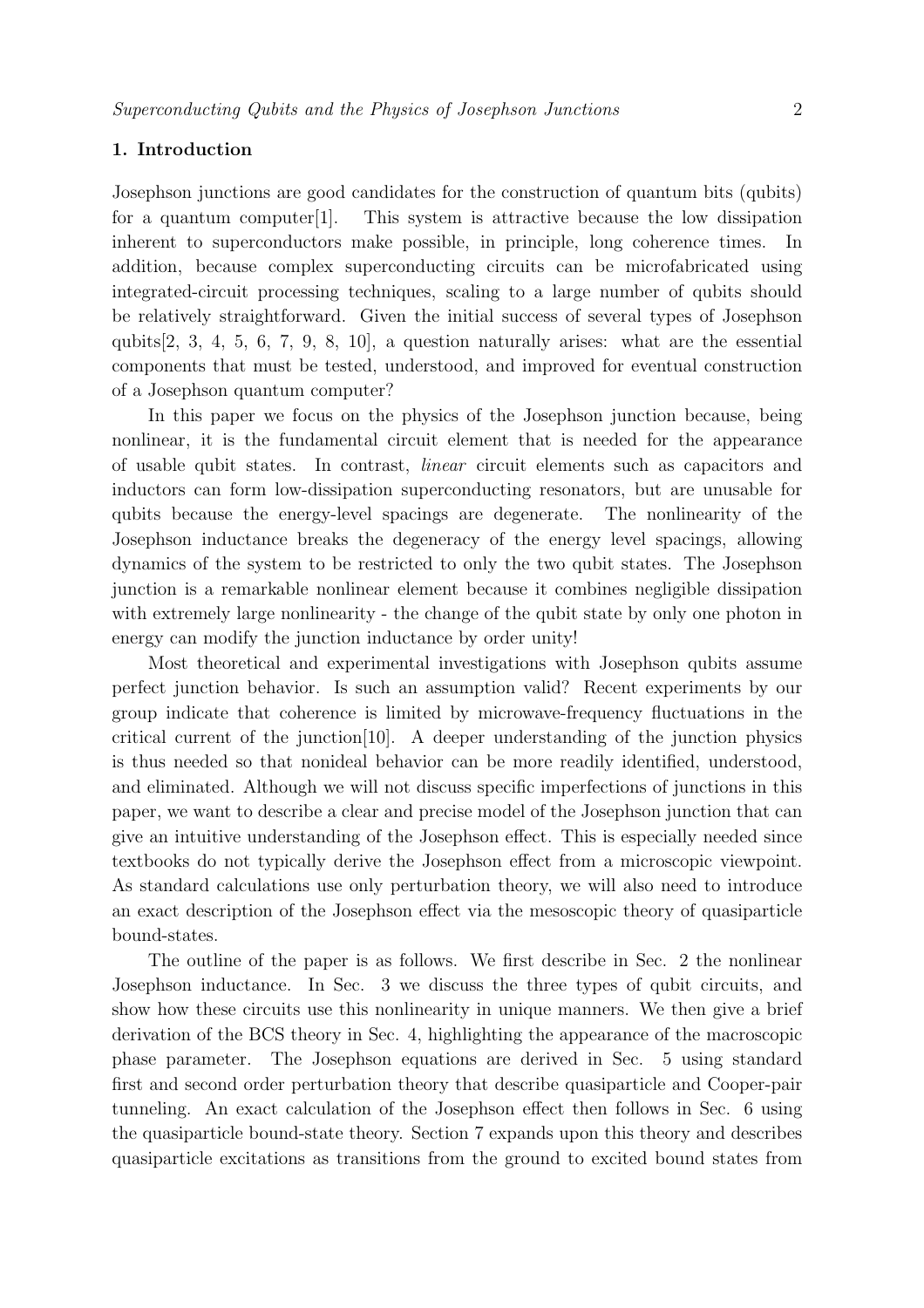

Figure 1. Schematic diagram of a Josephson junction connected to a bias voltage V. The Josephson current is given by  $I_J = I_0 \sin \delta$ , where  $\delta = \phi_L - \phi_R$  is the difference in the superconducting phase across the junction.

nonadiabatic changes in the bias. Although quasiparticle current is typically calculated only for a constant DC voltage, the advantage to this approach is seen in Sec. 8, where we qualitatively describe quasiparticle tunneling with AC voltage excitations, as appropriate for the qubit state. This section describes how the Josephson qubit is typically insensitive to quasiparticle damping, even to the extent that a phase qubit can be constructed from microbridge junctions.

#### 2. The Nonlinear Josephson Inductance

A Josephson tunnel junction is formed by separating two superconducting electrodes with an insulator thin enough so that electrons can quantum-mechanically tunnel through the barrier, as illustrated in Fig. 1 . The Josephson effect describes the supercurrent  $I_J$  that flows through the junction according to the classical equations

$$
I_J = I_0 \sin \delta \tag{1}
$$

$$
V = \frac{\Phi_0}{2\pi} \frac{d\delta}{dt},\tag{2}
$$

where  $\Phi_0 = h/2e$  is the superconducting flux quantum,  $I_0$  is the critical-current parameter of the junction, and  $\delta = \phi_L - \phi_R$  and V are respectively the superconducting phase difference and voltage across the junction. The dynamical behavior of these two equations can be understood by first differentiating Eq. 1 and replacing  $d\delta/dt$  with V according to Eq. 2

$$
\frac{dI_J}{dt} = I_0 \cos \delta \frac{2\pi}{\Phi_0} V. \tag{3}
$$

With  $dI_J/dt$  proportional to V, this equation describes an inductor. By defining a Josephson inductance  $L_J$  according to the conventional definition  $V = L_J dI_J/dt$ , one finds

$$
L_J = \frac{\Phi_0}{2\pi I_0 \cos \delta}.\tag{4}
$$

The 1/ $\cos \delta$  term reveals that this inductance is nonlinear. It becomes large as  $\delta \to \pi/2$ , and is negative for  $\pi/2 < \delta < 3\pi/2$ . The inductance at zero bias is  $L_{J0} = \Phi_0/2\pi I_0$ .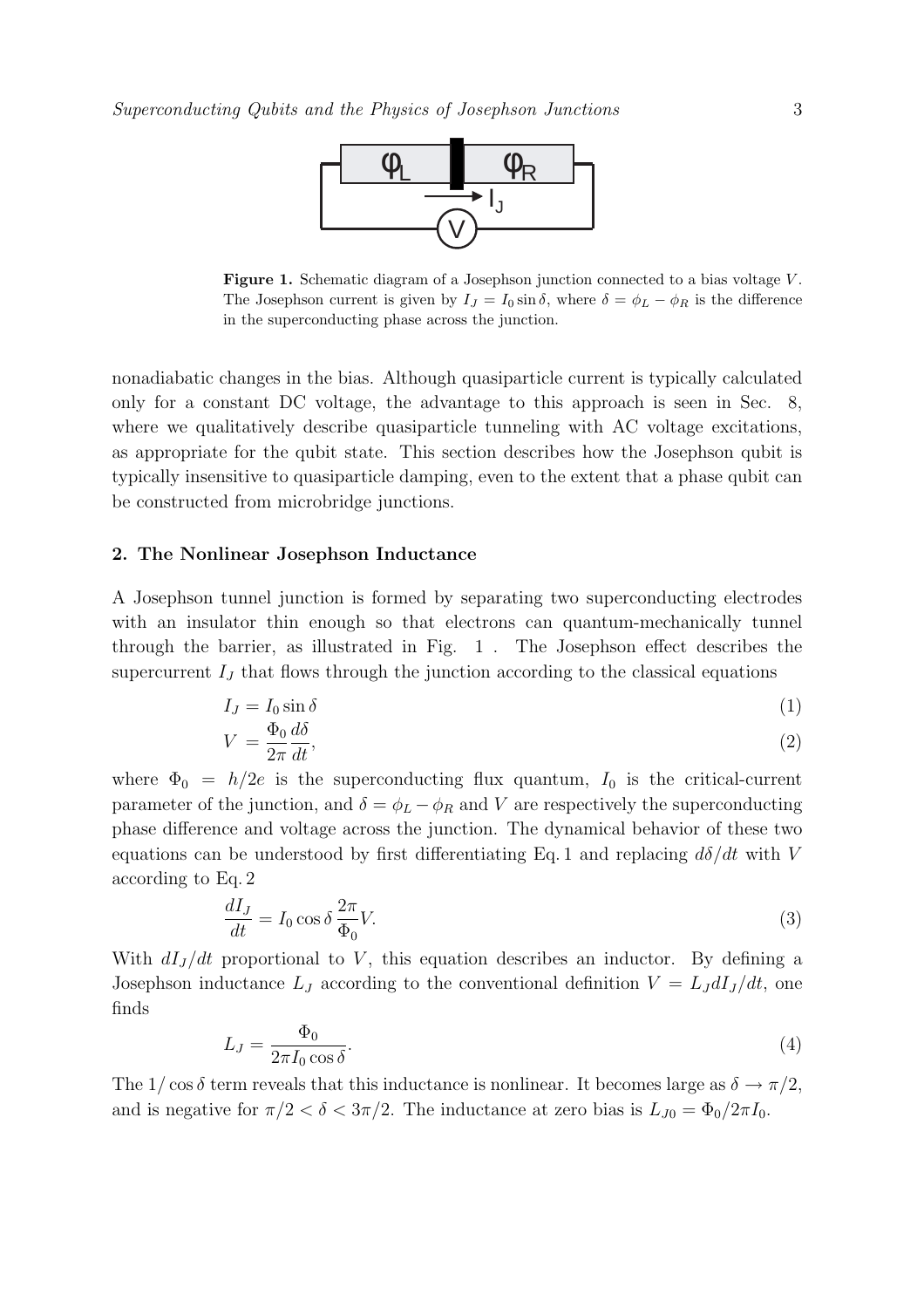An inductance describes an energy-conserving circuit element. The energy stored in the junction is given by

$$
U_J = \int \int I_J V dt \tag{5}
$$

$$
= \int\int I_0 \sin \delta \frac{\Phi_0}{2\pi} \frac{d\delta}{dt} dt \tag{6}
$$

$$
=\frac{I_0\Phi_0}{2\pi}\int\int\sin\delta\,d\delta\tag{7}
$$

$$
= -\frac{I_0 \Phi_0}{2\pi} \cos \delta. \tag{8}
$$

This calculation of energy can be generalized for other nondissipative circuit elements. For example, a similar calculation for a current bias gives  $U_{bias} = -(I\Phi_0/2\pi)\delta$ . Conversely, if a circuit element has an energy  $U(\delta)$ , then the current-phase relationship of the element, analogous to Eq. 1, is

$$
I_J(\delta) = \frac{2\pi}{\Phi_0} \frac{\partial U(\delta)}{\partial \delta}.
$$
\n(9)

A generalized Josephson inductance can be also be found from the second derivative of  $U$ ,

$$
\frac{1}{L_J} = \left(\frac{2\pi}{\Phi_0}\right)^2 \frac{\partial^2 U(\delta)}{\partial \delta^2}.
$$
\n(10)

The classical and quantum behavior of a particular circuit is described by a Hamiltonian, which of course depends on the exact circuit configuration. The procedure for writing down a Hamiltonian for an arbitrary circuit has been described in detail in a prior publication[11]. The general form of the Hamiltonian for the Josephson effect is  $H_J = U_J$ .

#### 3. Phase, Flux, and Charge Qubits

A Josephson qubit can be understood as a nonlinear resonator formed from the Josephson inductance and its junction capacitance. nonlinearity is crucial because the system has many energy levels, but the operating space of the qubit must be restricted to only the two lowest states. The system is effectively a two-state system[12] only if the frequency  $\omega_{10}$  that drives transitions between the qubit states  $0 \leftrightarrow 1$  is different from the frequency  $\omega_{21}$  for transitions  $1 \leftrightarrow 2$ .

We review here three different ways that these nonlinear resonators can be made, and which are named as phase, flux, or charge qubits.

The circuit for the phase-qubit circuit is drawn in Fig. 2(a). Its Hamiltonian is

$$
H = \frac{1}{2C}\hat{Q}^2 - \frac{I_0\Phi_0}{2\pi}\cos\hat{\delta} - \frac{I\Phi_0}{2\pi}\hat{\delta},\tag{11}
$$

where  $C$  is the capacitance of the tunnel junction. A similar circuit is drawn for the flux-qubit circuit in Fig. 2(b), and its Hamiltonian is

$$
H = \frac{1}{2C}\hat{Q}^2 - \frac{I_0\Phi_0}{2\pi}\cos\hat{\delta} + \frac{1}{2L}(\Phi - \frac{\Phi_0}{2\pi}\hat{\delta})^2.
$$
 (12)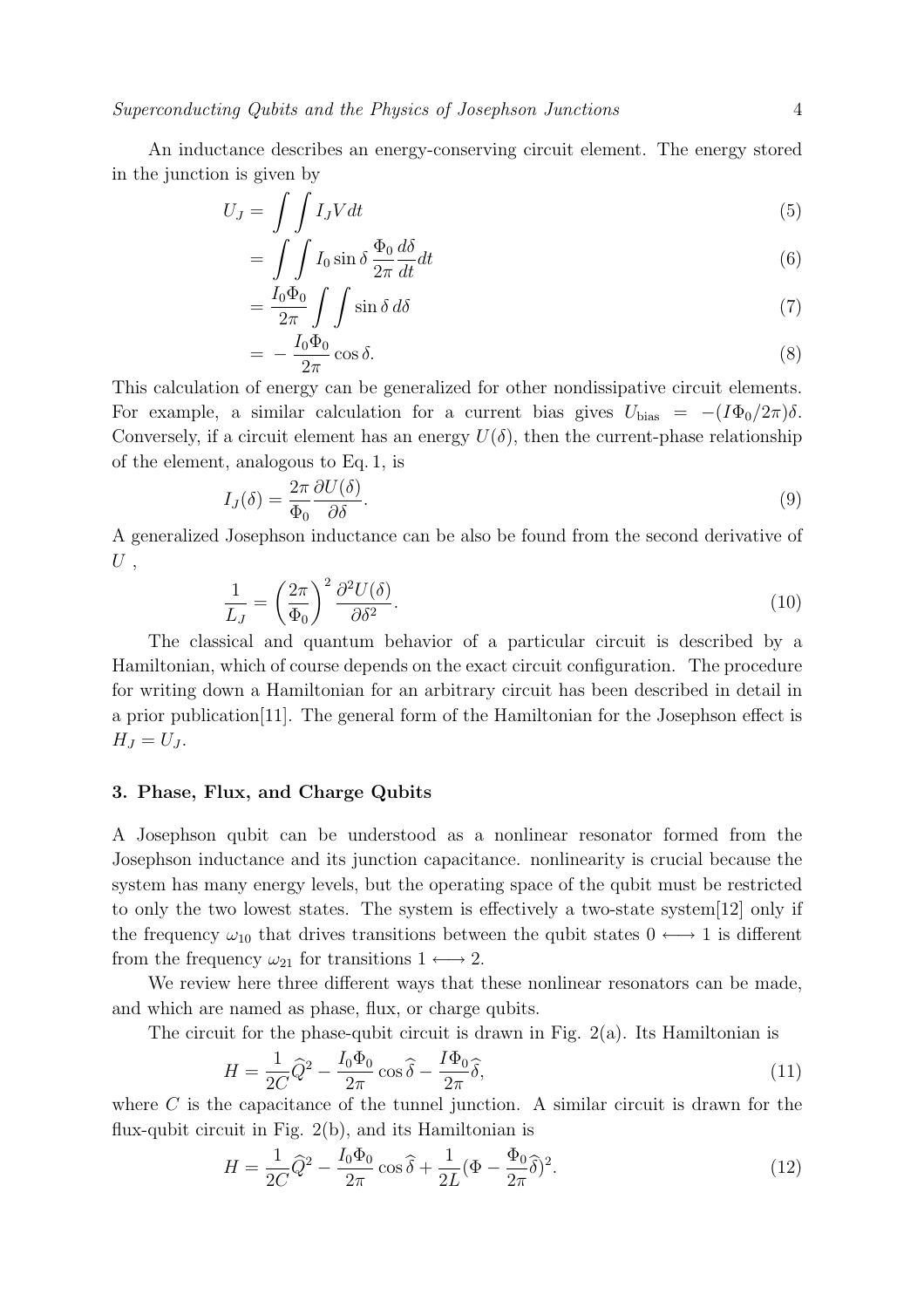

Figure 2. Comparison of the phase (a), flux (b), and charge (c) qubits. Top row illustrates the circuits, with each "X" symbol representing a Josephson junction. Middle row has a plot of the Hamiltonian potential (thick line), showing qualitatively different shapes for three qubit types. Ground-state wavefunction is also indicated (thin line). Key circuit parameters are listed in next row. Lowest row indicates variations on the basic circuit, as discussed in text. The lowest three energy levels are illustrated for the phase qubit (dotted lines).

The charge qubit has a Hamiltonian similar to that in Eq. 11, and is described elsewhere in this publication. Here we have explicitly used notation appropriate for a quantum description, with operators charge  $\widehat{Q}$  and phase difference  $\widehat{\delta}$  that obey a commutation relationship  $[\widehat{\delta}, \widehat{Q}] = 2ei$ . Note that the phase and flux qubit Hamiltonians are equivalent for  $L \to \infty$  and  $I = \Phi/L$ , which corresponds to a current bias created from an inductor with infinite impedance.

The commutation relationship between  $\hat{\delta}$  and  $\hat{Q}$  imply that these quantities must be described by a wavefunction. The characteristic widths of this wavefunction are controlled by the energy scales of the system, the charging energy of the junction  $E_C = e^2/2C$  and the Josephson energy  $E_J = I_0 \Phi_0/2\pi$ . When the energy of the junction dominates,  $E_J \gg E_C$ , then  $\hat{\delta}$  can almost be described classically and the width of its wavefunction is small  $\langle \hat{\delta}^2 - \langle \hat{\delta} \rangle^2 \rangle \ll 1$ . In contrast, the uncertainty in charge is large  $\langle \widehat{Q}^2 - \langle \widehat{Q} \rangle^2 \rangle \gg (2e)^2$ .

If the Josephson inductance is constant over the width of the  $\hat{\delta}$  wavefunction, then a circuit is well described as a  $L_J$ -C harmonic oscillator, and the qubit states are degenerate and not usable. Usable states are created only when the Josephson inductance changes over the  $\delta$ -wavefunction.

The most straightforward way for the wavefunction to be affected by the Josephson nonlinearity is for  $\delta$  to have a large width, which occurs when  $E_J \sim E_C$ . A practical implementation of this circuit is illustrated in Fig  $2(c)$ , where a double-junction Coulomb blockade device is used instead of a single junction to isolate dissipation from the leads [2, 4]. Because the wavefunction extends over most of the  $-\cos \delta$  Hamiltonian, the transition frequency  $\omega_{10}$  can differ from  $\omega_{21}$  by more than 10%, creating usable qubit states[13].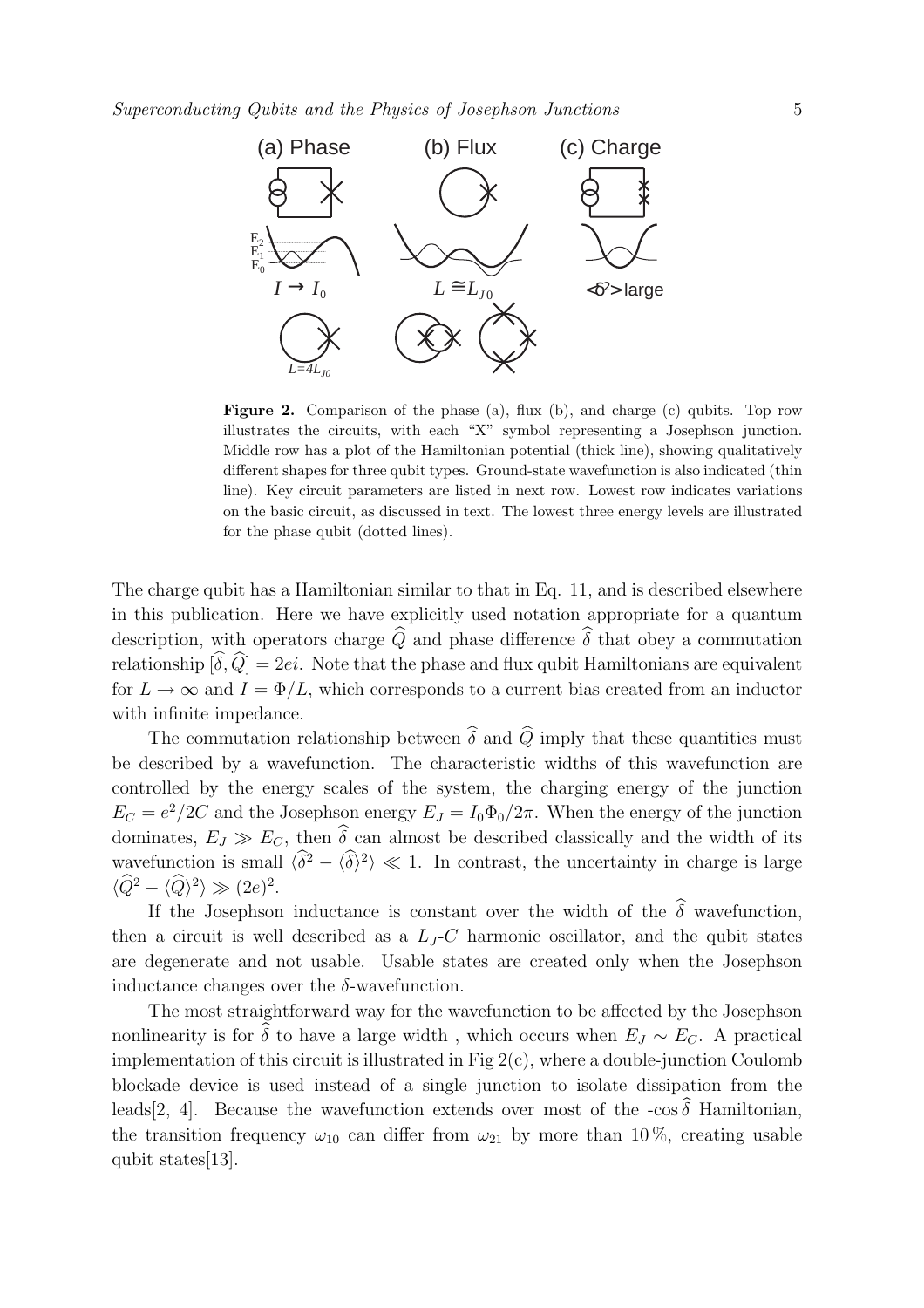Josephson qubits are possible even when  $E_J \gg E_C$ , provided that the junction is biased to take advantage of its strong nonlinearity. A good example is the phase qubit[6], where typically  $E_J \sim 10^4 E_C$ , but which is biased near  $\delta \lesssim \pi/2$  so that the inductance changes rapidly with  $\delta$  (see Eq. 4). Under these conditions the potential can be accurately described by a cubic potential, with the barrier height  $\Delta U \rightarrow 0$  as  $I \rightarrow I_0$ . Typically the bias current is adjusted so that the number of energy levels in the well is  $\sim$  3 − 5, which causes  $\omega_{10}$  to differ from  $\omega_{21}$  by an acceptably large amount  $\sim$  5%.

Implementing the phase qubit is challenging because a current bias is required with large impedance. This impedance requirement can be met by biasing the junction with flux through a superconducting loop with a large loop inductance  $L$ , as discussed previously and drawn in Fig. 2(a). To form multiple stable flux states and a cubic potential, the loop inductance L must be chosen such that  $L \gtrsim 2L_{J0}$ . We have found that a design with  $L \simeq 4.5L_{J0}$  is a good choice since the potential well then contains the desired cubic potential and only one flux state into which the system can tunnel, simplifying operation.

The flux qubit is designed with  $L \leq L_{J0}$  and biased in flux so that  $\langle \delta \rangle = \pi$ . Under these conditions the Josephson inductance is negative and is almost canceled out by L. The small net negative inductance near  $\hat{\delta} = \pi$  turns positive away from this value because of the  $1/\cos\delta$  nonlinearity, so that the final potential shape is quartic, as shown in Fig. 2(b). An advantage of the flux qubit is a large net nonlinearity, so that  $\omega_{10}$  can differ from  $\omega_{21}$  by over 100 %.

The need to closely tune L with  $L_{J0}$  has inspired the invention of several variations to the simple flux-qubit circuit, as illustrated in Fig. 2(b). One method is to use small area junctions[7] with  $E_J \sim 10E_C$ , producing a large width in the  $\hat{\delta}$  wavefunction and relaxing the requirement of close tuning of  $L$  with  $L_{J0}$ . Another method is to make the qubit junction a two-junction SQUID, whose critical current can then be tuned via a second flux-bias circuit[14, 15]. Larger junctions are then permissible, with  $E_J \sim 10^2 E_C$ to  $10^3 E_C$ . A third method is to fabricate the loop inductance from two or more larger critical-current junctions [16]. These junctions are biased with phase less than  $\pi/2$ , and thus act as positive inductors. The advantage to this approach is that junction inductors are smaller than physical inductors, and fabrication imperfections in the critical currents of the junctions tend to cancel out and make the tuning of  $L$  with  $L_{J0}$  easier.

In summary, the major difference between the phase, flux, and charge qubits is the shape of their nonlinear potentials, which are respectively cubic, quartic, and cosine. It is impossible at this time to predict which qubit type is best because their limitations are not precisely known, especially concerning decoherence mechanisms and their scaling. However, some general observations can be made.

First, the flux qubit has the largest nonlinearity. This implies faster logic gates since suppressing transitions from the qubit states 0 and 1 to state 2 requires long pulses whose time duration scales as  $1/|\omega_{10} - \omega_{21}|[12]$ . The flux qubit allows operation times less than  $\sim$  1 ns, whereas for the phase qubit 10 ns is more typical. We note, however, that this increase in speed may not be usable. Generating precise shaped pulses is much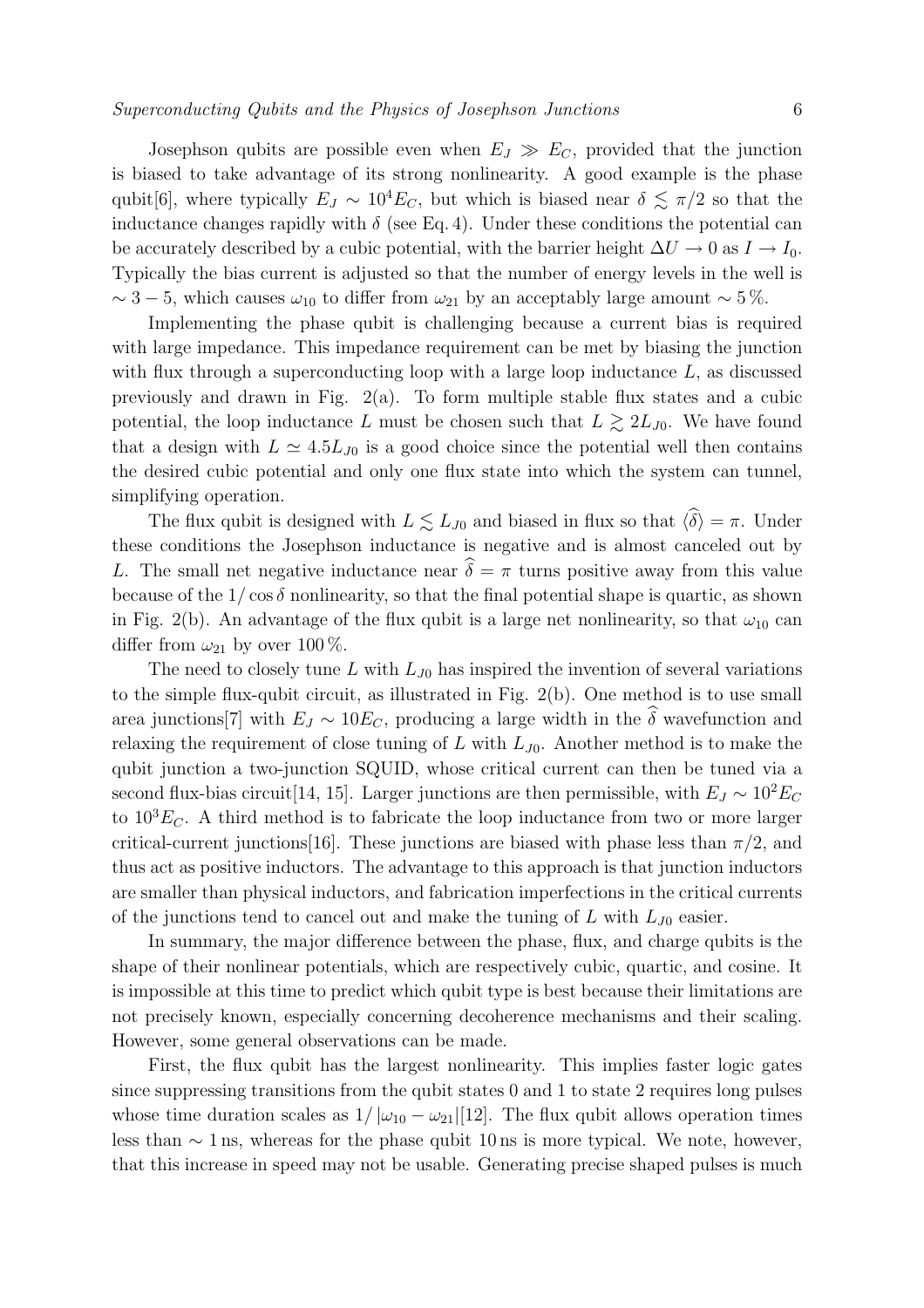more difficult on a 1 ns time scale, and transmitting these short pulses to the qubit with high fidelity will be more problematic due to reflections or other imperfections in the microwave lines.

Second, the choice between large and small junctions involve tradeoffs. Large junctions  $(E_J \gg E_C)$  require precise tuning of parameters  $(L/L_{J0}$  for the flux qubit) or biases  $(I/I_0$  for the phase qubit) to produce the required nonlinearity. Small junctions  $(E_J \sim E_C)$  do not require such careful tuning, but become sensitive to  $1/f$  charge fluctuations because  $E_C$  has relatively larger magnitude.

Along these lines, the coherence of qubits have been compared considering the effect of low-frequency  $1/f$  fluctuations of the critical current [17]. These calculations include the known scaling of the fluctuations with junction size and the sensitivity to parameter fluctuations. It is interesting that the calculated coherence times for the flux and phase qubits are similar. With parameters choosen to give an oscillation frequency of  $\sim 1 \text{ GHz}$ for the flux qubit and ∼ 10 GHz for the phase qubit, the number of coherent logic-gate operations is even approximately the same.

#### 4. BCS Theory and the Superconducting State

A more complete understanding of the Josephson effect will require a derivation of Eqs. 1 and 2. In order to calculate this microscopically, we will first review the BCS theory of superconductivity [18] using a "pair spin" derivation that we believe is more physically clear than the standard energy-variational method. Although the calculation follows closely that of Anderson[19] and Kittel[20], we have expanded it slightly to describe the physics of the superconducting phase, as appropriate for understanding Josephson qubits.

In a conventional superconductor, the attractive interaction that produces superconductivity comes from the scattering of electrons and phonons. As illustrated in Fig.  $3(a)$ , to first order the phonon interaction scatters an electron from one momentum state to another. When taken to second order (Fig. 3(b)), the scattering of a virtual phonon produces a net attractive interaction between two pairs of electrons. The firstorder phonon scattering rates are generally small, not because of the phonon matrix element, but because phase space is small for the final electron state. This implies that the energy of the second order interaction can be significant if there are large phase-space factors.

The electron pairs have the largest net interaction if every pair is allowed by phase space factors to interact with every other pair. This is explicitly created in the BCS wavefunction by including only pair states (Cooper pairs) with zero net momentum. Under this assumption and using a second quantized notation where  $c_{k}^{\dagger}$  $\frac{1}{k}$  is the usual creation operator for an electron state of wavevector  $k$ , the most general form for the electronic wavefunction is

$$
\Psi = \prod_{k} (u_k + v_k e^{i\phi_k} c_k^{\dagger} c_{-k}^{\dagger}) |0\rangle ,
$$
\n(13)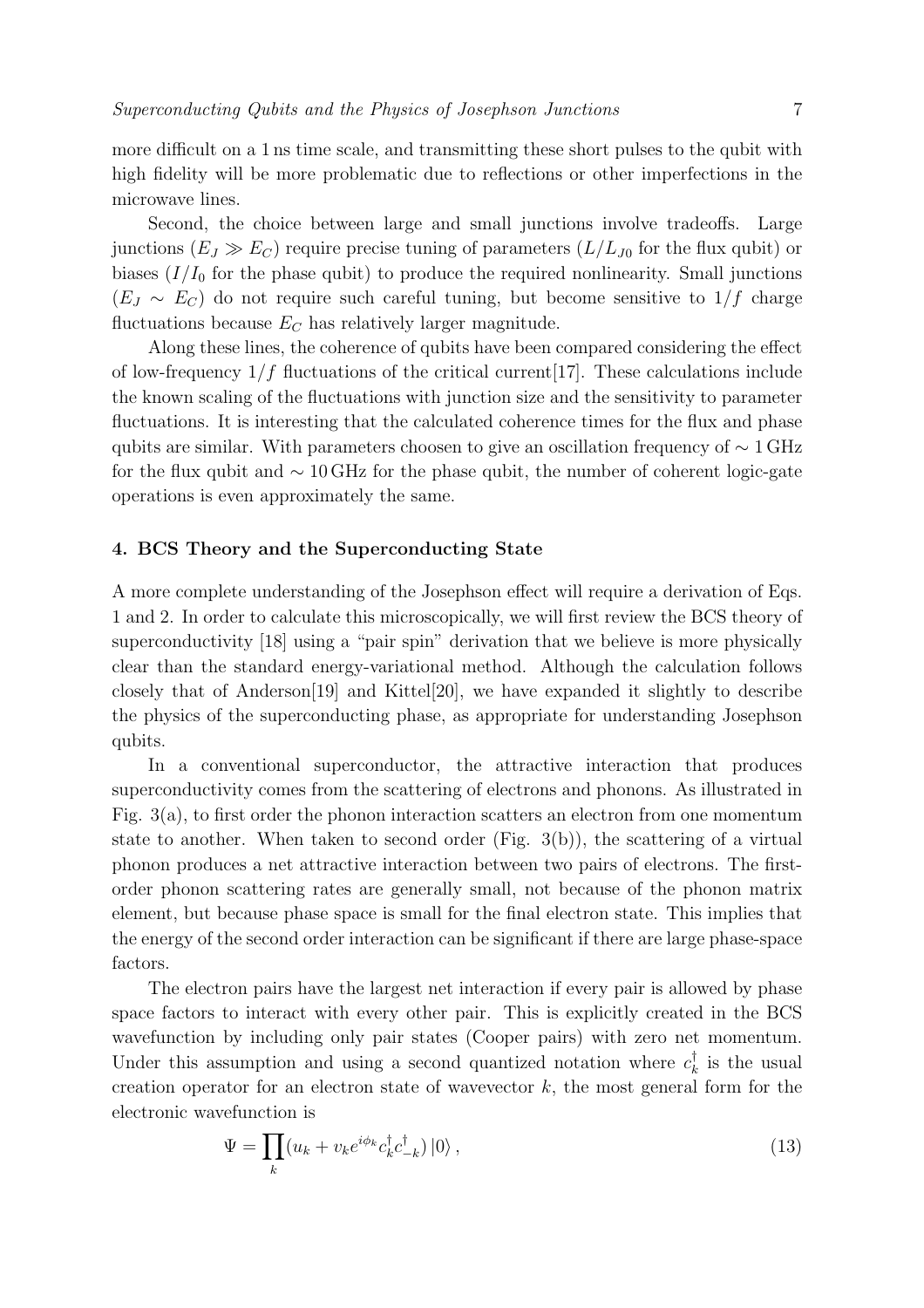

Figure 3. Feynman diagram of electron-phonon interaction showing (a) first- and (b) second-order processes.

where  $u_k$  and  $v_k$  are real and correspond respectively to the probability amplitude for a pair state to be empty or filled, and are normalized by  $u_k^2 + v_k^2 = 1$ . For generality we have included a separate phase factor  $\phi_k$  for each pair. Because each pair state is described as a two state system, the wavefunction may also be described equivalently with a "pair-spin" tensor product  $\frac{1}{2}$ 

$$
\Psi = \prod_k \left( \begin{array}{c} u_k \\ v_k e^{i\phi_k} \end{array} \right) \otimes, \tag{14}
$$

and the Hamiltonian given with Pauli matrices  $\sigma_{x_k}$ ,  $\sigma_{y_k}$ , and  $\sigma_{z_k}$ .

The kinetic part of the Hamiltonian must give  $\Psi$  in the ground state with pairs occupied only for  $|k| < k_f$ , where  $k_f$  is the Fermi momentum. If we define the kinetic energy of a single electron, relative to the Fermi energy, as  $\xi_k$ , then the kinetic Hamiltonian for the pair state is

$$
H_K = -\sum \xi_k \sigma_{zk}.\tag{15}
$$

The solution of  $H_K \Psi = E_{k\pm} \Psi$  gives for the lowest energy,  $E_{k-}$ , the values  $v_k = 1$  for  $|k| < k_f$ , and  $v_k = 0$  for  $|k| > k_f$ , as required. An energy  $E_{k+} - E_{k-} = 2 |\xi_k|$  is needed for the excitation of pairs above the Fermi energy or the excitation of holes (removal of pairs) below the Fermi energy.

The potential part of the pair-spin Hamiltonian comes from the second-order phonon interaction that both creates and destroys a pair, as illustrated in Fig. 3(b). The Hamiltonian for this interaction is given by

$$
H_{\Delta} = -\frac{V}{2} \sum_{k,l} (\sigma_{xk} \sigma_{xl} + \sigma_{yk} \sigma_{yl}), \qquad (16)
$$

and can be checked to correspond to the second-quantization Hamiltonian  $H_{\Delta}$  = and can<br> $-V\sum c_k^{\dagger}$  $\frac{1}{k}c_{-}^{\dagger}$ <sup>†</sup><sub>-k</sub>c<sub>k</sub>c<sub>-k</sub> by using the translation  $\sigma_{xk} \to c_k c_{-k} + c_k^{\dagger}$  $\frac{1}{k}c_{-}^{\dagger}$  $_{-k}^{\dagger}$  and  $\sigma_{yk} \rightarrow i(c_kc_{-k}$  $c^\dagger_k$  $_{k}^{\dagger}c_{-}^{\dagger}$  $\frac{1}{-k}$ ).

We will first understand the solution to the Hamiltonian  $H_K + H_\Delta$  for the phase variables  $\phi_k$ . This Hamiltonian describes a bath of spins that are all coupled to each other in the x-y plane  $(H<sub>∆</sub>)$  and have a distribution of magnetic fields in the z-direction  $(H_K)$ . Because  $H_{\Delta}$  is negative, each pair of spins becomes aligned with each other in the x-y plane, which implies that every spin in the bath has the same phase  $\phi_k$ . This condition explains why the BCS wavefunction has only one phase  $\phi = \phi_k$  for all Cooper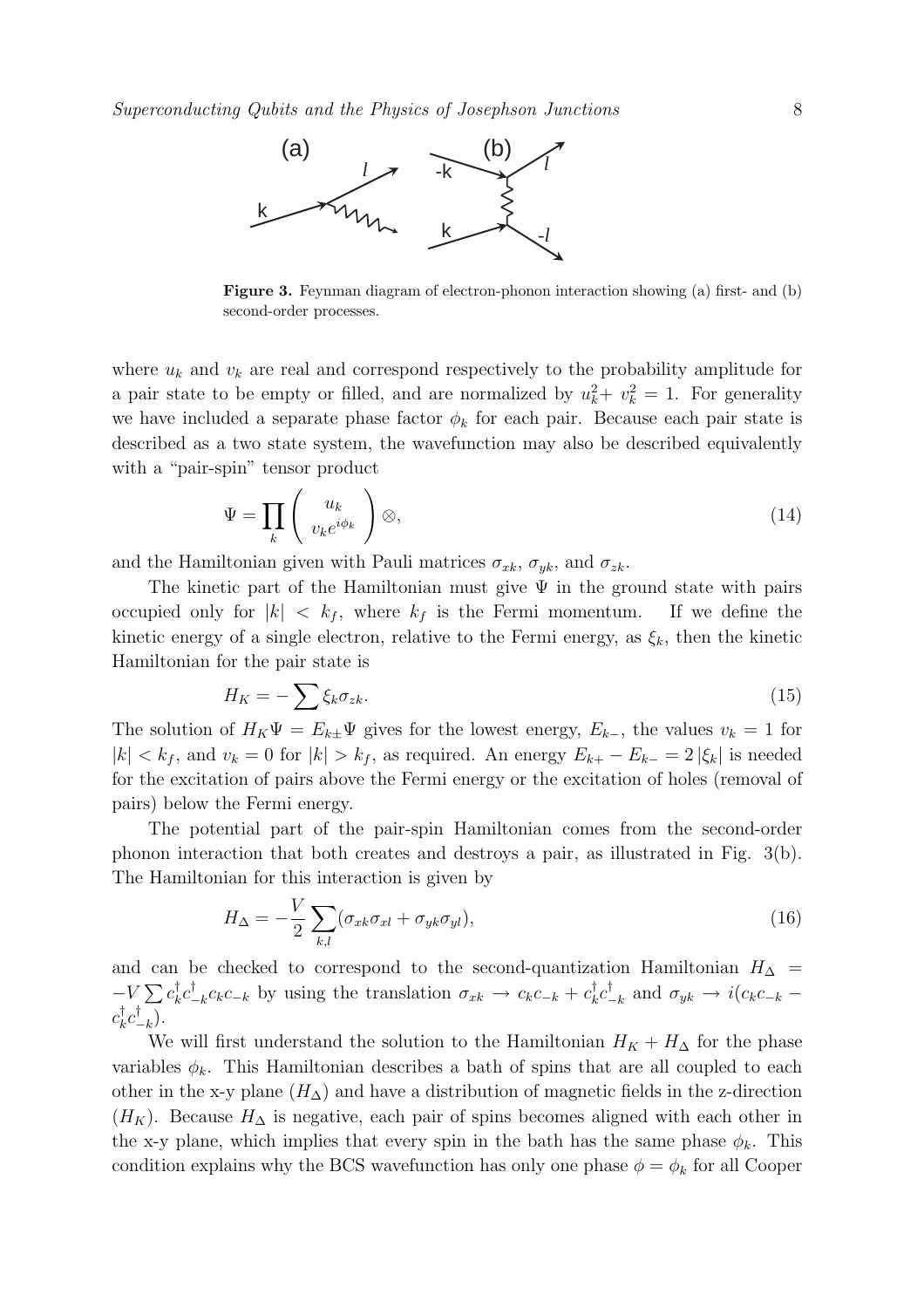pairs[21]. Because there is no preferred direction in the x-y plane, the solution to the Hamiltonian is degenerate with respect to  $\phi$  and the wavefunction for  $\phi$  is separable from the rest of the wavefunction. Normally, this means that  $\phi$  can be treated as a classical variable, as is done for the conventional understanding of superconductivity and the Josephson effects. For Josephson qubits, where  $\phi$  must be treated quantum mechanically, then the behavior of  $\phi$  is described by an external-circuit Hamiltonian, as was done in Sec. 3.

For a superconducting circuit, where one electrode is biased with a voltage  $V$ , the voltage can be accounted for with a gauge transformation on each electron state  $c_k^{\dagger} \rightarrow e^{i(e/\hbar) \int V dt} c_k^{\dagger}$  $\bar{k}$ . The change in the superconducting state is thus given by

$$
\Psi \to \prod_k (u_k + v_k e^{i\phi} e^{i(e/\hbar) \int V dt} c_k^{\dagger} e^{i(e/\hbar) \int V dt} c_{-k}^{\dagger}) |0\rangle
$$
\n(17)

$$
= \prod_{k}^{k} (u_k + v_k e^{i[\phi + i(2e/\hbar) \int V dt]} c_k^{\dagger} c_{-k}^{\dagger}) |0\rangle.
$$
 (18)

The change in  $\phi$  can be written equivalently as

$$
\frac{d\phi}{dt} = \frac{2eV}{\hbar},\tag{19}
$$

which leads to the AC Josephson effect.

The solution for  $u_k$  and  $v_k$  proceeds using the standard method of mean-field theory, with

$$
\langle H_{\Delta} \rangle = -\frac{V}{2} \sum_{k,l} (\sigma_{xk} \langle \sigma_{xl} \rangle + \sigma_{yk} \langle \sigma_{yl} \rangle), \tag{20}
$$

$$
\langle \sigma_{xl} \rangle = \left( u_l, v_l e^{-i\phi} \right) \cdot \sigma_x \cdot \begin{pmatrix} u_l \\ v_l e^{i\phi} \end{pmatrix}
$$
\n
$$
= 2u_l v_l \cos \phi \tag{21}
$$

$$
= 2u_1v_1\cos\varphi,\tag{22}
$$

$$
\langle \sigma_{yl} \rangle = 2u_l v_l \sin \phi. \tag{23}
$$

Using the standard definition of the gap potential, one finds

$$
\Delta = V \sum_{l} u_l v_l,\tag{24}
$$

$$
H = H_K + \langle H_\Delta \rangle \tag{25}
$$

$$
= -\sum_{k} (\sigma_{xk}, \sigma_{yk}, \sigma_{zk}) \cdot (\Delta \cos \phi, \Delta \sin \phi, \xi_k). \tag{26}
$$

This Hamiltonian is equivalent to a spin 1/2 particle in a magnetic field, and its solution is well known. The energy eigenvalues of  $H\Psi = E_{k\pm}\Psi$  are given by the total length of the field vector,

$$
E_{k\pm} = \pm (\Delta^2 + \xi_k^2)^{1/2},\tag{27}
$$

and the directions of the Bloch vectors describing the  $E_{k+}$  and  $E_{k-}$  eigenstates are respectively parallel and antiparallel to the direction of the field vector, as illustrated in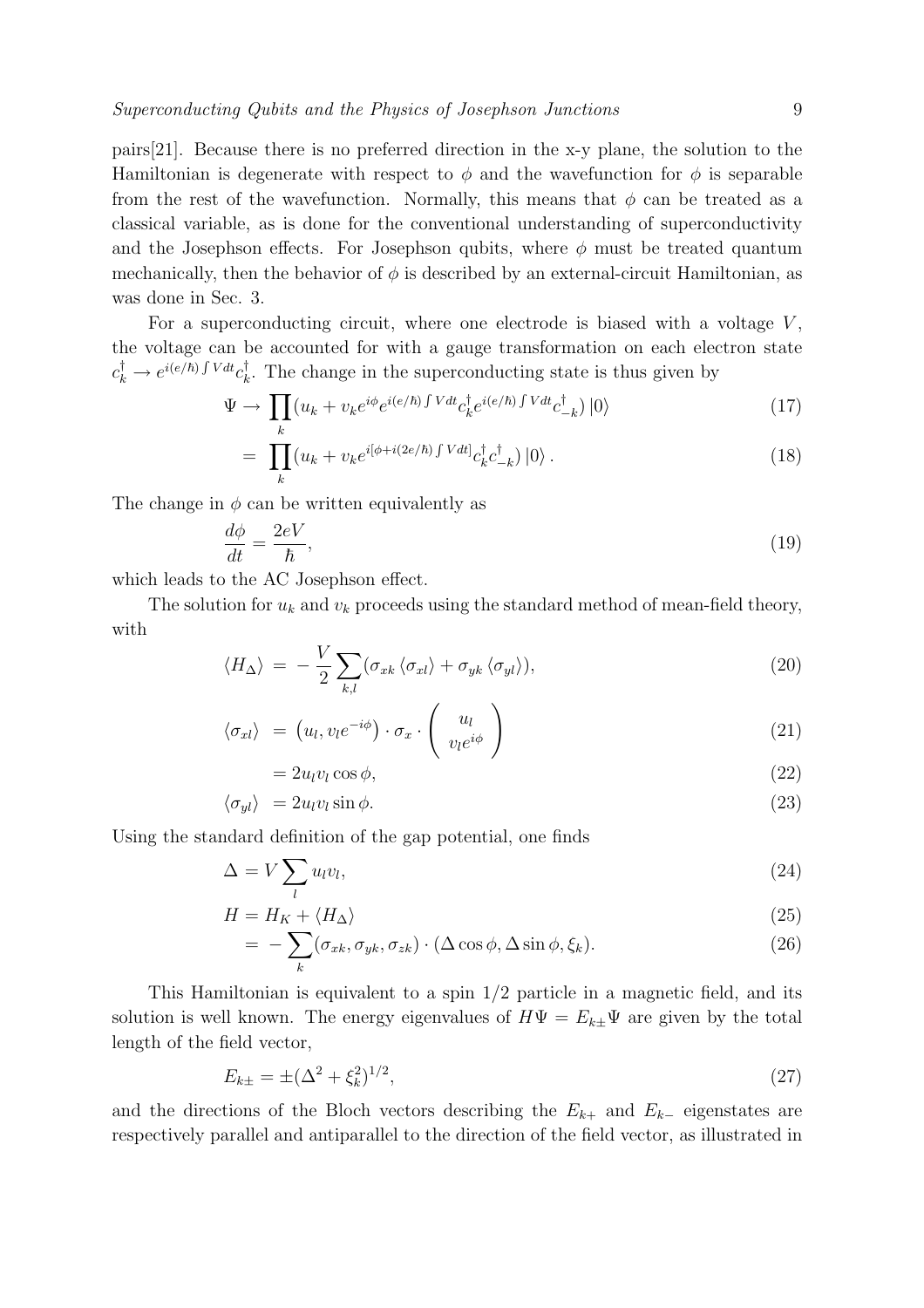

**Figure 4.** Bloch sphere solution of the Hamiltonian  $(\sigma_x, \sigma_y, \sigma_z) \cdot (B_x, B_y, B_z)$ . The vector B gives the direction of the positive energy eigenstate.

Fig. 4. The ground state solution  $\Psi_{k-}$  is given by  $\tilde{\phantom{a}}$ 

$$
u_k = \sqrt{\frac{1}{2} \left( 1 + \frac{\xi_k}{E_k} \right)},\tag{28}
$$

$$
v_k = \sqrt{\frac{1}{2} \left( 1 - \frac{\xi_k}{E_k} \right)},\tag{29}
$$

$$
\phi_k = \phi,\tag{30}
$$

with the last equation required for consistency. The excited state  $\Psi_{k+}$  is similarly described, but with  $u_k$  and  $v_k$  interchanged and  $\phi \to \phi + \pi$ .

At temperature  $T = 0$  the energy gap  $\Delta$  may be solved by inserting the solutions for  $u_k$  and  $v_k$  into Eq. 24

$$
\Delta = V \sum_{l} \frac{\Delta}{2(\Delta^2 + \xi_k^2)^{1/2}}.
$$
\n(31)

Converting to an integral by defining a density of states  $N_0$  at the Fermi energy, and introducing a cutoff of the interaction V at the Debye energy  $\theta_D$ , one finds the standard BCS result,

$$
\Delta = 2\theta_D e^{-1/N_0 V}.\tag{32}
$$

Two eigenstates  $E_{k-}$  and  $E_{k+}$  have been determined for the pair Hamiltonian. Two additional "quasiparticle" eigenstates must exist, which clearly have to be single-particle states. These states may be solved for using diagonalization techniques, giving

$$
\Psi_{k0} = c_k^{\dagger} |0\rangle \,, \tag{33}
$$

$$
\Psi_{k1} = c_{-k}^{\dagger} \left| 0 \right\rangle. \tag{34}
$$

Fortunately, these states may be easily checked by inspection. The kinetic part of the Hamiltonian gives  $H_K \Psi_{k0,1} = 0$  since  $\Psi_{k0,1}$  corresponds to the creation of an electron and a hole, and the electron-pair and hole-pair states have opposite kinetic energy. The potential part of the energy also gives  $\langle H_{\Delta} \rangle \Psi_{k0,1} = 0$  since the interaction Hamiltonian scatters pair states. Thus the eigenenergies of  $\Psi_{k0,1}$  are zero, and these states have an energy  $E_k = |E_{k-}|$  above the ground state.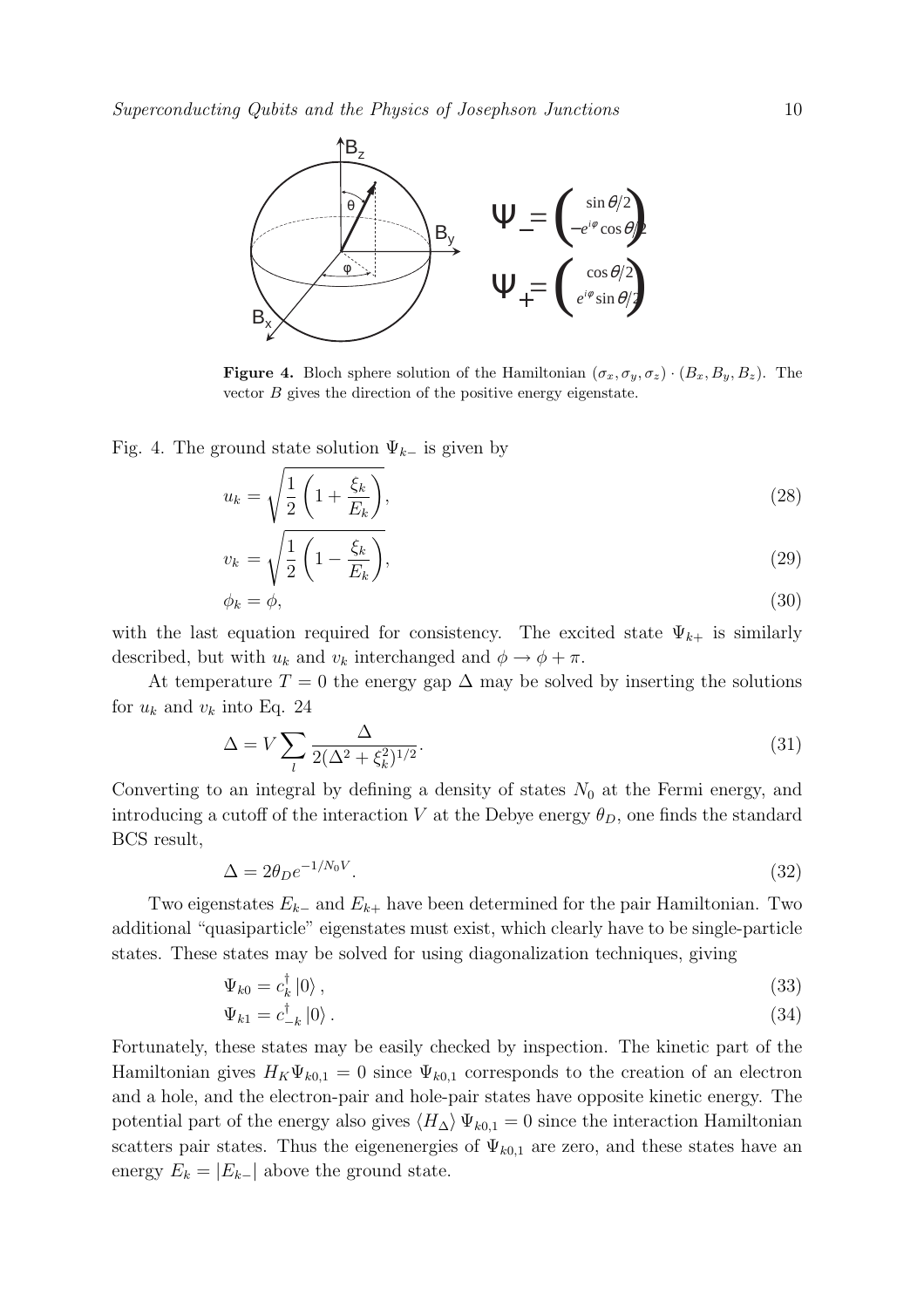$$
\Psi_{k+} = (v_k - u_k e^{i\phi} c_k^+ c_{-k}^+) |0\rangle
$$
\n
$$
e^{i\phi} \gamma_{k1}^+ / \qquad -e^{i\phi} \gamma_{k0}^+ / \qquad E_k
$$
\n
$$
\Psi_{k0} = \gamma_{k0}^+ \Psi_{k-} = c_k^+ |0\rangle \qquad \Psi_{k1} = \gamma_{k1}^+ \Psi_{k-} = c_{-k}^+ |0\rangle
$$
\n
$$
\gamma_{k0}^+ / \qquad \gamma_{k1}^+ / \qquad E_k
$$
\n
$$
\Psi_{k-} = (u_k + v_k e^{i\phi} c_k^+ c_{-k}^+) |0\rangle
$$

Figure 5. Energy-level diagram for the ground-pair state (solid line), two quasiparticle states (dashed lines), and the excited-pair state (short dashed line).

The quasiparticle operators that take the ground-state wavefunction to the excited states are

$$
\gamma_{k0}^{\dagger} = u_k c_k^{\dagger} - v_k e^{-i\phi} c_{-k},\tag{35}
$$

$$
\gamma_{k1}^{\dagger} = u_k c_{-k}^{\dagger} + v_k e^{-i\phi} c_k,\tag{36}
$$

which can be easily checked to give

$$
\gamma_{k0}^{\dagger}(u_k + v_k e^{i\phi} c_k^{\dagger} c_{-k}^{\dagger}) |0\rangle = c_k^{\dagger} |0\rangle, \qquad (37)
$$

$$
\gamma_{k1}^{\dagger}(u_k + v_k e^{i\phi} c_k^{\dagger} c_{-k}^{\dagger}) |0\rangle = c_{-k}^{\dagger} |0\rangle. \tag{38}
$$

A summary of these results is illustrated in Fig. 5, where we show the energy levels, wavefunctions, and operators for transitions between the four states. The quasiparticle raising and lowering operators  $\gamma_k^{\dagger}$  $\vec{h}_k$ <sub>k</sub>o,  $\gamma_k^{\dagger}$  $\chi_{k1}^{\dagger}$ ,  $\gamma_{k0}$ , and  $\gamma_{k1}$  produce transitions between the states and have orthogonality relationships similar to those of the electron operators.

It is interesting to note that the ground and excited pair states are connected by the two quasiparticle operators  $e^{-i\phi}\gamma_k^{\dagger}$  $\psi_{k}^{\dagger} \gamma_{k0}^{\dagger} \Psi_{k-} = \Psi_{k+}$ . Because the value  $u_l v_l$  changes sign between  $\Psi_{k-}$  and  $\Psi_{k+}$ , and is zero for  $\Psi_{k0,1}$ , the gap equation 24 including the effect of quasiparticles is proportional to  $\langle 1 - \gamma_k^{\dagger} \rangle$  $\gamma_{k0}^\dagger \gamma_{k0} - \gamma_k^\dagger$  $\binom{1}{k_1}$ , Along with the energy levels, these results imply that the two types of quasiparticles are independent excitations.

#### 5. The Josephson Effect, Derived from Perturbation Theory

We will now calculate the quasiparticle and Josephson current for a tunnel junction using first and second order perturbation theory, respectively. We note that our prior calculations have not been concerned with electrical transport. In fact, the electron operators describing the superconducting state have not been influenced by charge, and thus they correspond to the occupation of an effectively neutral state. Because a tunneling event involves a real transfer of an electron, charge must now be accounted for properly. We will continue to use electron operators for describing the states, but will keep track of the charge transfer separately.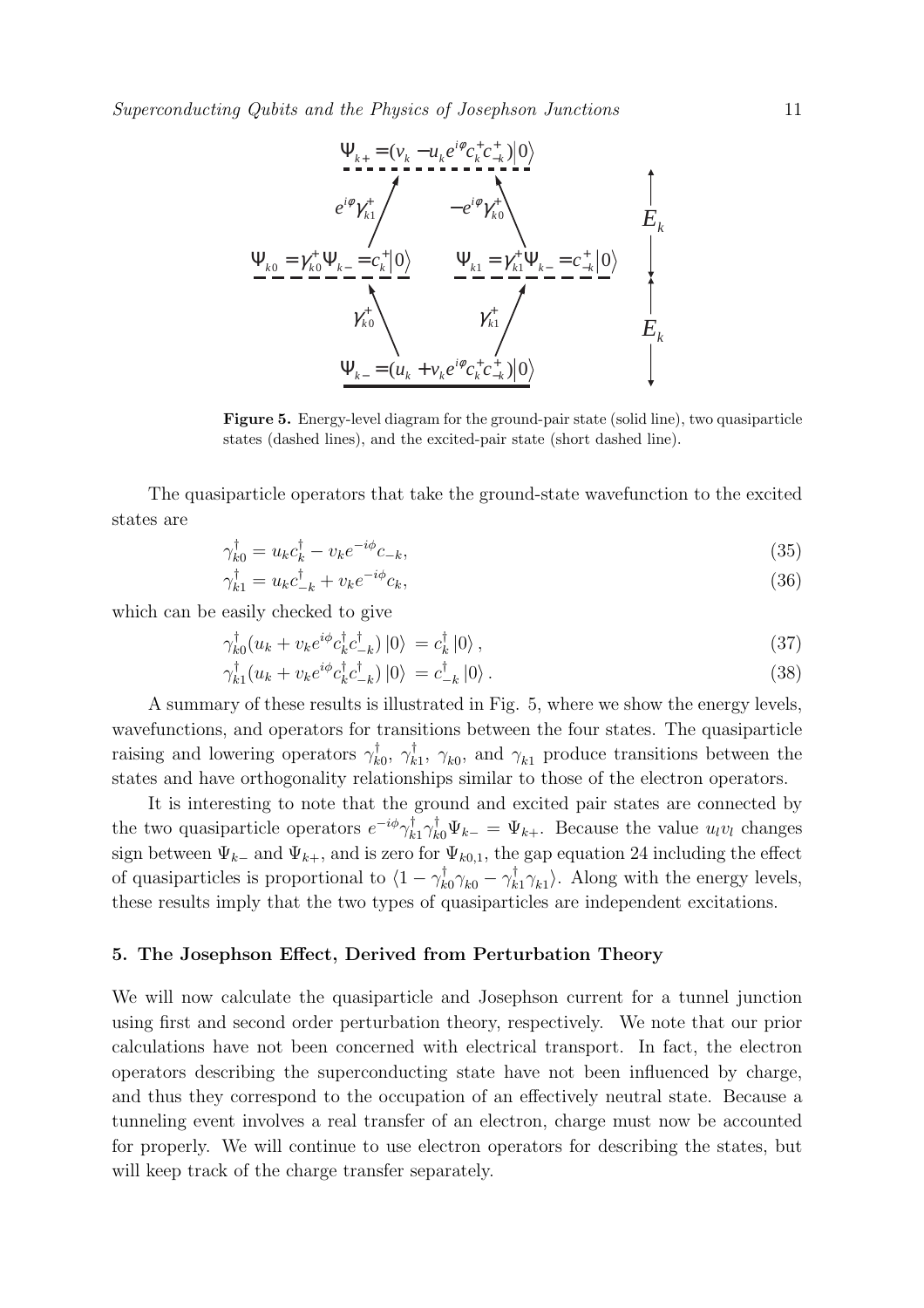When an electron tunnels through the barrier, an electron and hole state is created on the opposite (left and right) side of the barrier. The tunneling Hamiltonian for this process can be written as

$$
H_T = \overrightarrow{H}_{T+} + \overrightarrow{H}_{T-} + \overleftarrow{H}_{T+} + \overleftarrow{H}_{T-}
$$
\n(39)

$$
= \sum_{L,R} \left( t_{LR} c_L c_R^{\dagger} + t_{-L-R} c_{-L} c_{-R}^{\dagger} + t_{LR}^* c_L^{\dagger} c_R + t_{-L-R}^* c_{-L}^{\dagger} c_{-R} \right), \tag{40}
$$

where  $t_{LR}$  is the tunneling matrix element, and the L and R indices refer respectively to momentum states k on the left and right superconductor. The first two terms  $\overrightarrow{H}_{T+}$  and  $\overrightarrow{H}_{T-}$  correspond to the tunneling of one electron from left to the right, whereas  $\overleftarrow{H}_{T+}$ and  $H_{T-}$  are for tunneling to the left. The Hamiltonian is explicitly broken up into  $\overrightarrow{H}_{T+}$  and  $\overrightarrow{H}_{T-}$  to account for the different electron operators  $c_k^{\dagger}$  $k \atop k$  and  $c_{-}^{\dagger}$  $\frac{1}{-k}$  for positive and negative momentum.

The electron operators must first be expressed in terms of the quasiparticle operators  $\gamma$  because these produce transitions between eigenstates of the superconducting Hamiltonian. Equations 35, 36, and their adjoints are used to solve for the four electron operators

$$
c_k = u_k \gamma_{k0} + v_k e^{i\phi} \gamma_{k1}^{\dagger} \qquad c_{-k} = u_k \gamma_{k1} - v_k e^{i\phi} \gamma_{k0}^{\dagger} \nc_k^{\dagger} = u_k \gamma_{k0}^{\dagger} + v_k e^{-i\phi} \gamma_{k1} \qquad c_{-k}^{\dagger} = u_k \gamma_{k1}^{\dagger} - v_k e^{-i\phi} \gamma_{k0}.
$$
\n(41)

Substituting Eqs. 41 into 40, one sees that all four terms of the Hamiltonian have operators  $\gamma^{\dagger}$  that produce quasiparticles. We calculate here to first order the quasiparticle current from L to R given by  $\vec{H}_{T+} + \vec{H}_{T-}$ . The Feynman diagrams (a) and (b) in Fig. 6 respectively describe the tunneling Hamiltonian for the  $\overline{H}_{T+}$ and  $\overline{H}_{T-}$  terms. In this diagram a solid line represents a Cooper pair state in the ground state, whereas a quasiparticle state is given by a dashed line. Only one pair participates in the tunneling interaction, so only one of the three solid lines is converted to a dashed line. The line of triangles represents the tunneling event and is labeled with its corresponding  $H_T$  Hamiltonian, with the direction of the triangles indicating the direction of the electron tunneling. The  $c_{k}^{\dagger}$  $\frac{1}{k}$  operators, acting on the L or R lead, is rewritten in terms of the  $\gamma$  operators and placed above or below the vertices. Since only  $\gamma^{\dagger}$  operators give a nonzero term when acting on the ground state, the effect of the interaction is to produce final states  $\Psi_f^{L,R}$  with total energy  $E_R + E_L$ , and with amplitudes given at the right of the figure.

The two final states in Fig  $6(a)$  and (b) are orthogonal, as well as states involving different values of L and R. The total current is calculated as an incoherent sum over all possible final quasiparticle states, under the condition that the total quasiparticle energy for the final state is equal to the energy gained by the tunneling of the electron

$$
E_R + E_L = eV.\t\t(42)
$$

The total current from  $L$  to  $R$  is given by  $e$  multiplied by the transition rate

$$
\overrightarrow{I_{qp}} = e \frac{2\pi}{\hbar} \sum_{L,R}^{(E_R + E_L = eV)} \left| \left\langle \Psi_f^L \right| \left\langle \Psi_f^R \right| \overrightarrow{H}_{T+} + \overrightarrow{H}_{T-} \left| \Psi_{-}^R \right\rangle \left| \Psi_{-}^L \right\rangle \right|^2 \tag{43}
$$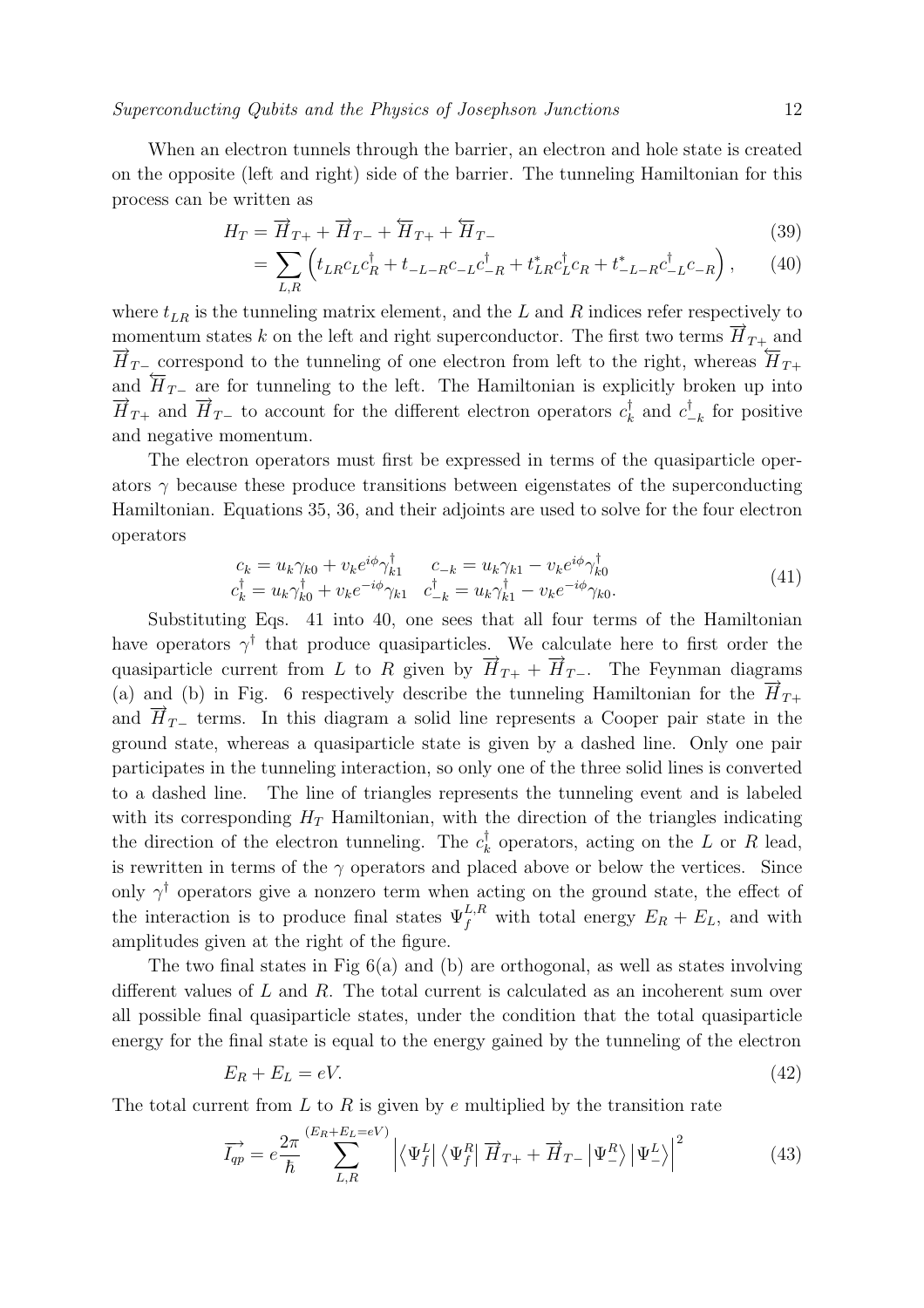(a) 
$$
\Psi_{-}^{R} = \frac{c_{R}^{+} = u_{R} \gamma_{R0}^{+} + v_{k} e^{-i\phi_{R}} \gamma_{R1}}{1 + \frac{1}{2} \sum_{i=1}^{N} E_{i}^{+}} = u_{R} \gamma_{R0}^{+} \Psi_{-}^{R}
$$
  
\n $\overrightarrow{H}_{T+}$   
\n $\Psi_{-}^{L} = \frac{1}{\sum_{i=1}^{N} \sum_{j=1}^{N} E_{i}^{+}} = \frac{1}{\sum_{i=1}^{N} \sum_{j=1}^{N} E_{i}^{+}} = v_{L} e^{i\phi_{L}} \gamma_{L1}^{+} \Psi_{-}^{L}$   
\n(b)  $\Psi_{-}^{R} = \frac{1}{\sum_{i=1}^{N} \sum_{j=1}^{N} E_{i}^{+}} = \frac{1}{\sum_{i=1}^{N} \sum_{j=1}^{N} E_{i}^{+}} = u_{R} \gamma_{R1}^{+} \Psi_{-}^{R}$   
\n $\overrightarrow{H}_{T-}$   
\n $\Psi_{-}^{L} = \frac{1}{\sum_{i=1}^{N} \sum_{j=1}^{N} E_{i}^{+}} = -\frac{1}{\sum_{i=1}^{N} \sum_{j=1}^{N} E_{i}^{+}} = -v_{L} e^{i\phi_{L}} \gamma_{L0}^{+} \Psi_{-}^{L}$ 

**Figure 6.** First-order Feynman diagrams for interaction  $H_{T+}$  (a) and  $H_{T-}$  (b). Solid lines are Cooper-pair states, dashed lines are quasiparticle excitations, and arrowlines represents tunneling interaction. Electron operators arising from interaction are displayed next to vertices.

$$
= \frac{2\pi e}{\hbar} \sum_{L,R}^{(E_R + E_L = eV)} \left[ \left| t_{LR} \right|^2 + \left| t_{-L-R} \right|^2 \right] (u_R v_L)^2 \tag{44}
$$

$$
= \frac{4\pi e}{\hbar} |t|^2 N_{0R} N_{0L} \int_{-\infty}^{\infty} v_L^2 d\xi_L \int_{-\infty}^{\infty} u_R^2 d\xi_R \,\delta(eV - E_L - E_R), \tag{45}
$$

where in the last equation we have expressed the conservation of energy with a Dirac  $\delta$ -function, and have assumed matrix elements  $|t|^2$  of constant strength. Because  $E(\xi_k) = E(-\xi_k)$  and  $u_k(\xi_k) = v_k(-\xi_k)$ , one finds

$$
\overrightarrow{I_{qp}} = \frac{4\pi e}{\hbar} |t|^2 N_{0R} N_{0L} \int_0^\infty (v_L^2 + u_L^2) d\xi_L \int_0^\infty (u_R^2 + v_R^2) d\xi_R \delta(eV - E_L - E_R^2)
$$

$$
=\frac{4\pi e}{\hbar}|t|^2 N_{0R}N_{0L}\int\limits_0^\infty d\xi_L\int\limits_0^\infty d\xi_R\,\delta(eV-E_L-E_R). \tag{47}
$$

This result is equivalent to the standard "semiconductor model" of the quasiparticle current, which predicts no current for  $V < 2\Delta/e$ , a rapid rise of current at  $2\Delta/e$ , and then a current proportional to  $V$  at large voltages. Note that Eq. 45 has a sum over the occupation probability  $v_L^2$  of the pair state and the occupation probability  $u_R^2$  of a hole-pair state, as is expected given the operators  $c_L c_I^{\dagger}$  $R \overline{R}$  in the tunneling Hamiltonian. The final result of Eq. 47 does not have these factors because the occupation probability is unity when summed over the  $\pm \xi_k$  states.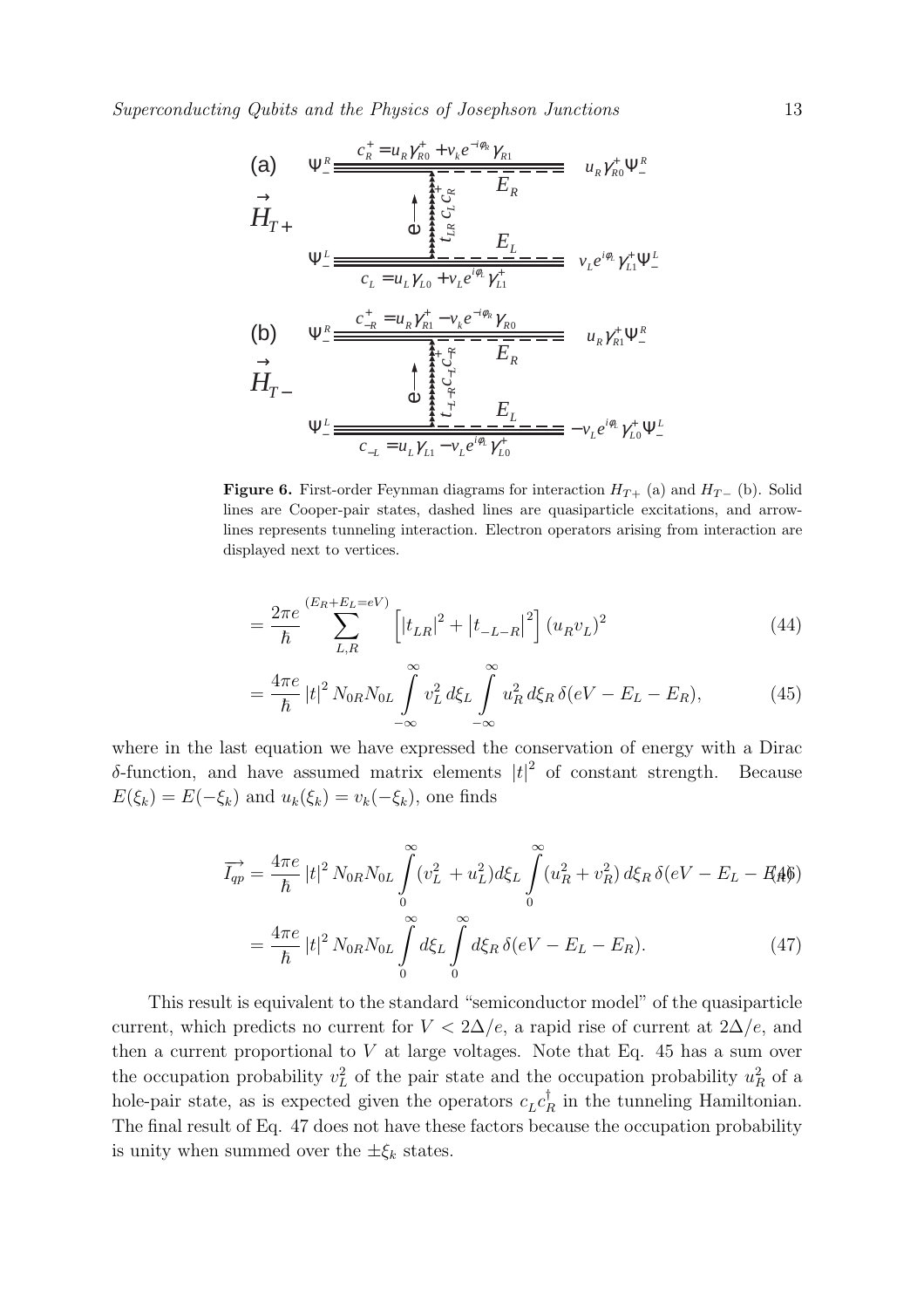

Figure 7. Second-order Feynman diagrams for the transfer of two electrons across the junction. Only nonzero operators are displayed next to vertices.

It is convenient to express the tunneling matrix element in terms of the normal-state resistance of the junction, obtained by setting  $\Delta = 0$ , with the equation

$$
1/R_N \equiv \overrightarrow{I_{qp}}/V \tag{48}
$$

$$
=\frac{4\pi e}{\hbar}|t|^2 N_{0R}N_{0L}\int\limits_0^\cdot d\xi_L \int\limits_0^\cdot d\xi_R \,\delta(eV-\xi_L-\xi_R)/V\tag{49}
$$

$$
=\frac{4\pi e^2}{\hbar}|t|^2 N_{0R}N_{0L}.\tag{50}
$$

We now calculate the tunneling current with second-order perturbation theory. The tunneling Hamiltonian, taken to second order, gives

$$
H_T^{(2)} = \sum_i H_T \frac{1}{\epsilon_i} H_T,
$$
\n(51)

where  $\epsilon_i$  is the energy of the intermediate state *i*. Because the terms in  $H_T$  have both  $\gamma^{\dagger}$ and  $\gamma$  operators, the second-order Hamiltonian gives a nonzero expectation value for the ground state. This is unlike the first-order theory, which produces current only through the real creation of quasiparticles.

Because  $H_T$  has terms that transfer charge in both directions,  $H_T H_T$  will produce terms which transfer two electrons to the right, two to the left, and with no net transfer. With no transfer, a calculation of the second-order energy gives a constant value, which has no physical effect. We first calculate terms for transfer to the right from  $(\vec{H}_{T+} + \vec{H}_{T-})(\vec{H}_{T+} + \vec{H}_{T-})$ , which gives nonzero expectation values only for  $\overrightarrow{H}_{T+} \overrightarrow{H}_{T-} + \overrightarrow{H}_{T-} \overrightarrow{H}_{T+}$ . The Feynman diagrams for these two terms are given in Fig. 7(a) and (b), where we have displayed only the amplitudes from the nonzero operators. The expectation value of these two Hamiltonian terms is given by  $\sqrt{\frac{(\alpha)}{\alpha}}$ 

$$
\left\langle \overrightarrow{H_T^{(2)}} \right\rangle = -\sum_{L,R} \left\langle \Psi_-^R \right| \left\langle \Psi_-^L \right| (v_R e^{-i\phi_R} u_L) \tag{52}
$$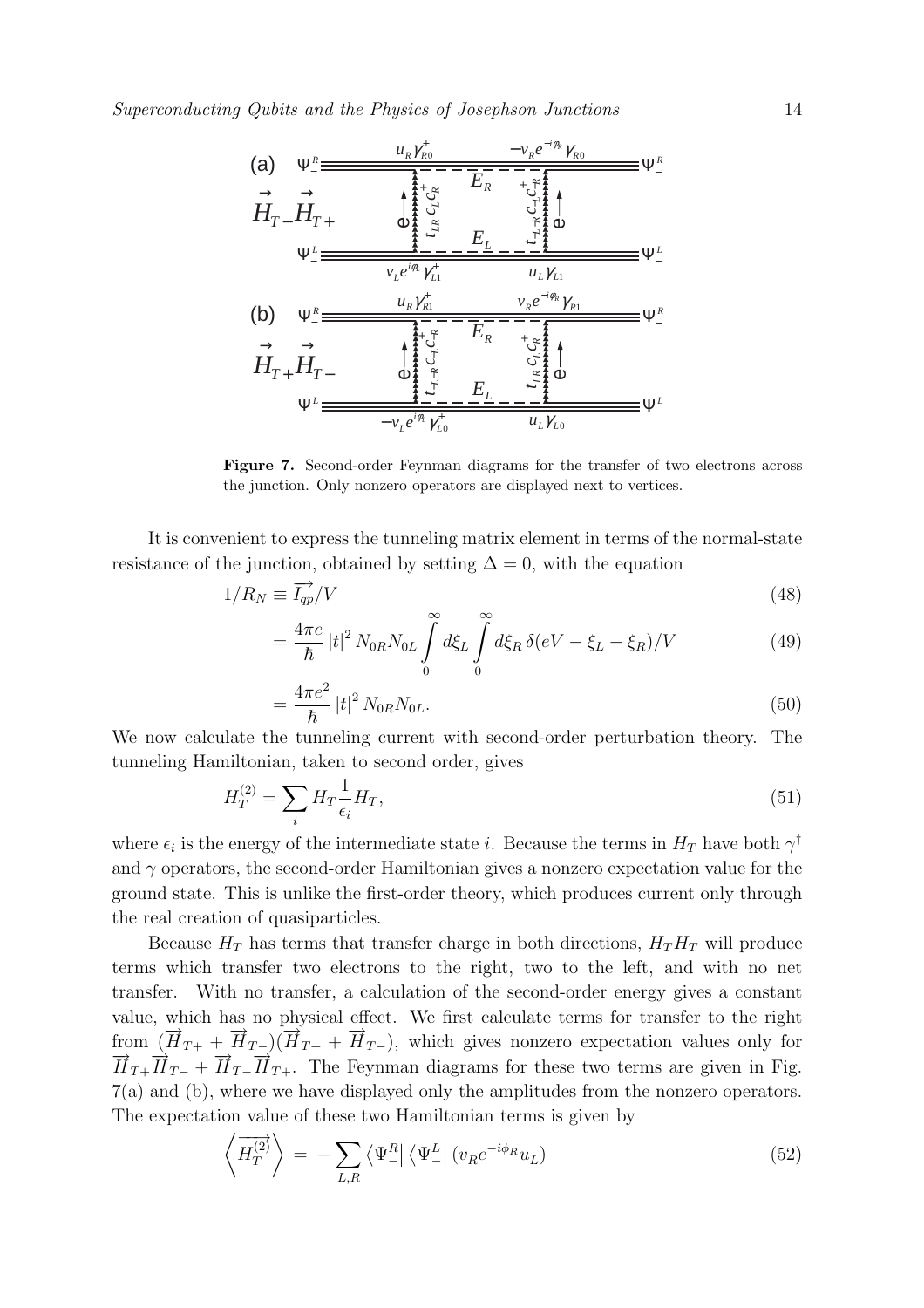$$
\times \frac{\gamma_{R0}\gamma_{L1}\gamma_{R0}^{\dagger}\gamma_{L1}^{\dagger}t_{LR}t_{-L-R} + \gamma_{R1}\gamma_{L0}\gamma_{R1}^{\dagger}\gamma_{L0}^{\dagger}t_{-L-R}t_{LR}}{E_R + E_L} \tag{53}
$$

$$
\times (u_R v_L e^{i\phi_L}) \left| \Psi_-^L \right\rangle \left| \Psi_-^R \right\rangle \tag{54}
$$

$$
= -2|t|^2 e^{i(\phi_L - \phi_R)} \sum_{L,R} (v_R u_R)(u_L v_L) \frac{1}{E_R + E_L}
$$
(55)

$$
= -2|t|^2 e^{i\delta} N_{0R} N_{0L} \int_{-\infty}^{\infty} d\xi_R \int_{-\infty}^{\infty} d\xi_L \frac{\Delta}{E_R} \frac{\Delta}{E_L} \frac{1}{E_R + E_L}
$$
(56)

$$
= -\frac{\hbar \Delta}{2\pi e^2 R_N} e^{i\delta} \int_{-\infty}^{\infty} d\theta_R \int_{-\infty}^{\infty} d\theta_L \frac{1}{\cosh \theta_R + \cosh \theta_L}
$$
(57)

$$
= -\frac{\hbar \Delta}{2\pi e^2 R_N} e^{i\delta} \left(\frac{\pi}{2}\right)^2, \tag{58}
$$

where we have used  $t_{LR}^* = t_{-L-R}$  and assumed the same gap  $\Delta$  for both superconductors. A similar calculation for transfer to the left gives the complex conjugate of Eq. 58. The sum of these two energies gives the Josephson energy  $U_J$ , and using Eq. 9, the Josephson current  $I_J$ ,

$$
U_J = -\frac{1}{8} \frac{R_K}{R_N} \Delta \cos \delta,\tag{59}
$$

$$
I_J = \frac{\pi}{2} \frac{\Delta}{eR_N} \sin \delta,\tag{60}
$$

where  $R_K = h/e^2$  is the resistance quantum. Equation 60 is the standard Ambegaokar-Baratoff formula[22] for the Josephson current at zero temperature.

The Josephson current is a dissipationless current because it arises from a new ground state of the two superconductors produced by the tunneling interaction. This behavior is in contrast with quasiparticle tunneling, which is dissipative because it produces excitations. It is perhaps surprising that a new ground state can produce charge transfer through the junction. This is possible only because the virtual quasiparticle excitations are both electrons and holes: the electron-part tunnels first through the junction, then the hole-part tunnels back. Only states of energy  $\Delta$  around the Fermi energy are both electron- and hole-like, as weighted by the  $(v_R u_R)(u_L v_L)$  term in the integral.

The form of the Josephson Hamiltonian can be understood readily by noting that the second-order Hamiltonian,

$$
\overrightarrow{H}_{T+} \overrightarrow{H}_{T-} \sim |t|^2 \sum_{L,R} c_L c_{-L} c_R^{\dagger} c_{-R}^{\dagger}
$$
\n(61)

$$
= \frac{|t|^2}{2} \sum_{L,R} (\sigma_{xL} \sigma_{xR} + \sigma_{yL} \sigma_{yR}), \tag{62}
$$

corresponds to the pair-scattering Hamiltonian of Eq. 16. Comparing with the gapequation solution, one expects  $U_J \sim |t|^2 \Delta \cos \delta$ , where the  $\cos \delta$  term arises from the spin-spin interaction in the x-y plane.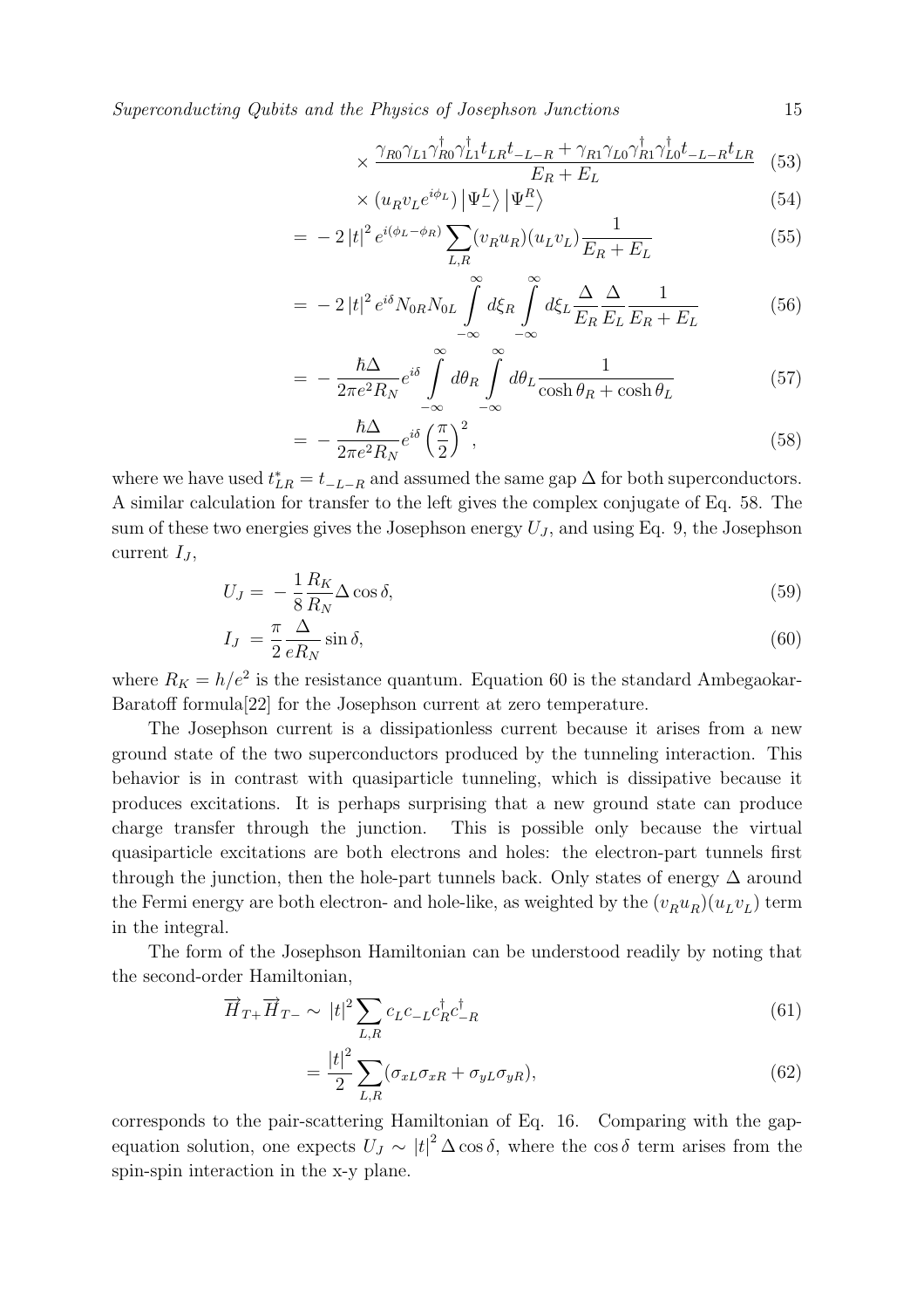We would like to make a final comment on a similarity between the BCS theory and the Josephson effect. In both of these derivations we see that a dissipative process that is described in first-order perturbation theory, such as phonon scattering or quasiparticle tunneling, produces in second order a new collective superfluid behavior. This collective behavior emerges from a virtual excitation of the dissipative process. Dissipation is normally considered undesirable, but by designing systems to *maximize* dissipation, it may be possible to discover new quantum collective behavior.

With this understanding of the Josephson effect and quasiparticle tunneling, how accurate is the description of the Josephson junction with the Hamiltonian corresponding to Eq. 59? There are several issues that need to be considered.

First, quasiparticle tunneling is a dissipative mechanism that produces decoherence. Although it is predicted to be absent for  $V < 2\Delta/e$ , measurements of real junctions show a small subgap current. This current is understood to arise from multiple Andreev reflections, which are described as higher-order tunneling processes. We thus need a description of the tunnel junction that easily predicts these processes for arbitrary tunneling matrix elements. This is especially needed as real tunnel junctions do not have constant matrix elements, as assumed above. Additionally, we would like to know whether a small number of major imperfections, such as "pinhole" defects, will strongly degrade the coherence of the qubit.

Second, quasiparticle tunneling has been predicted for an arbitrary DC voltage across the junction. However, the qubit state has  $\langle V \rangle = 0$ , but may excite quasiparticles with AC voltage fluctuations. This situation is difficult to calculate with perturbation theory. In addition, is it valid to estimate decoherence from quasiparticles at zero voltage simply from the junction resistance at subgap voltages?

Third, how will the Josephson effect and the qubit Hamiltonian be modified under this more realistic description of the tunnel junction?

All of these questions and difficulties arise because perturbation theory has been used to describe the ground state of the Josephson junction. The BCS theory gives basis states that best describe quasiparticle tunneling for large voltages, not for  $V \to 0$ . A theory is needed that solves for the Josephson effect exactly, with this solution then providing the basis states for understanding quasiparticle tunneling around  $V = 0$ . This goal is fulfilled by the theory of quasiparticle bound states, which we will describe next.

#### 6. The Josephson Effect, Derived from Quasiparticle Bound States

We begin our derivation of an exact solution for the Josephson effect with an extremely powerful idea from mesoscopic physics: electrical transport can be calculated under very general conditions by summing the current from a number of independent "conduction channels", with the transport physics of each conduction channel determined only by its channel transmission probability  $\tau_i$ [23, 24]. For a Josephson junction, the total junction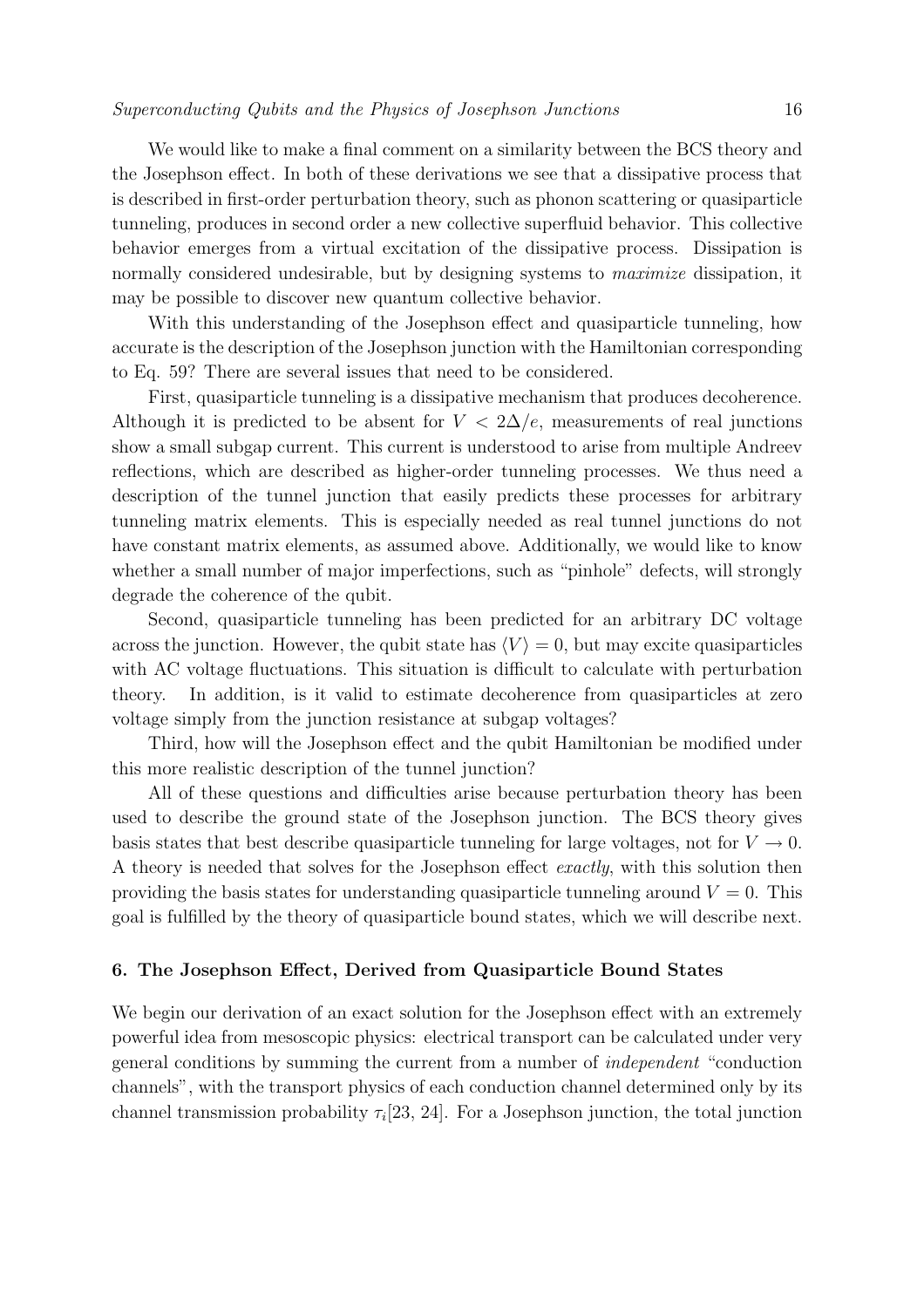

**Figure 8.** Plot of potential *vs.* coordinate  $x$  with a positive delta-function tunnel barrier  $V_0 \delta(x)$ . Scattering of plane wave states is shown in (a), whereas (b) is a plot of the bound-state wavefunction. The delta-function barrier is negative in (b), as required for producing a bound state.

current  $I_j$  can be written as a sum over all channels i

$$
I_j = \sum_i I_j(\tau_i),\tag{63}
$$

where  $I_i(\tau)$  is the current for a single channel of transmission  $\tau$ , which may be solved for theoretically. For a tunnel junction, the number of channels is estimated as the junction area divided by the channel area  $(\lambda_f/2)^2$ , where  $\lambda_f$  is the Fermi wavelength of the electrons. Of course, the difficulty of determining the distribution of the channel transmissions still remains. This often may be estimated from transport properties, and under some situations can be predicted from theory[25, 26, 27].

Because transport physics is determined *only* by scattering parameterized by  $\tau$ , we may make two simplifying assumptions: the transport can be solved for using plane waves, and the scattering from the tunnel junction can be described by a delta function. The general theory has thus been transformed into the problem of one-dimensional scattering from a delta function, and an exact solution can be found by using a simple and clear physical picture.

Central to understanding the Josephson effect will be the quasiparticle bound state. To understand how to calculate a bound state[28, 29], we will first consider a normalmetal tunnel junction and with a  $\delta$ -function barrier  $V_0\overline{\delta}(x)$ , as illustrated in Fig. 8. For an electron of mass  $m$  and wavevector  $k$ , the wavefunctions on the left and right side of the barrier are

$$
\Psi_L = Ae^{ikx} + Be^{-ikx},\tag{64}
$$

$$
\Psi_R = Ce^{ikx},\tag{65}
$$

where A, B, and C are respectively the incident, reflected, and transmitted electron amplitudes. From the continuity equations

$$
\Psi_L = \Psi_R \tag{66}
$$

$$
\frac{d\Psi_L}{dx} = \frac{d\Psi_R}{dx} - \frac{2mV_0}{\hbar^2} \Psi_R
$$
\n(67)

evaluated at  $x = 0$ , the amplitudes are related by

$$
A + B = C \tag{68}
$$

$$
ikA - ikB = ikC - \frac{2mV_0}{\hbar^2}C.
$$
\n
$$
(69)
$$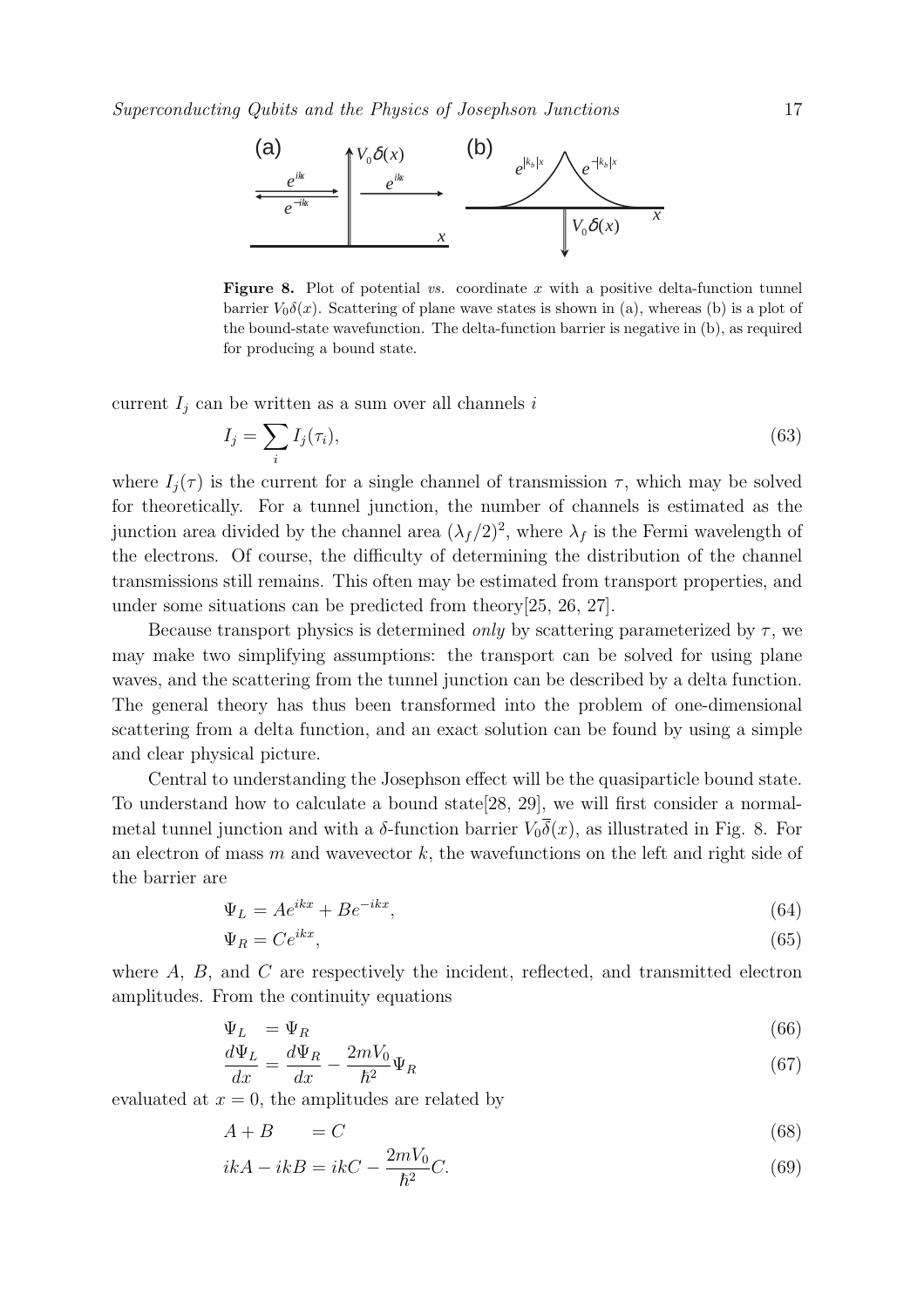

**Figure 9.** Plot of quasiparticle energies  $E_{\kappa}$  versus momentum  $\kappa$  near the  $\pm k_f$  Fermi surfaces. The two-component eigenfunctions are also displayed for each of the four energy bands. Also indicated are the quasiparticle states A-E used for the bound-state calculation.

The transmission amplitude and the probability are

$$
\frac{C}{A} = \frac{1}{1+i\eta},\tag{70}
$$
\n
$$
|C|^2 \qquad 1
$$

$$
\tau = \left| \frac{C}{A} \right|^2 = \frac{1}{1 + \eta^2},\tag{71}
$$

where  $\eta = mV_0/\hbar^2 k$ . The bound state can be determined by finding the pole in the transmission amplitude. A pole describes how a state of finite amplitude may be formed around the scattering site with zero amplitude of the incident wavefunction, which is the definition of a bound state. The pole at  $\eta = i$  gives  $k_b = -imV_0/\hbar^2$ , and a wavefunction around the scattering site  $\Psi_R = Ce^{(mV_0/\hbar^2)x}$ . This describes a bound state only when  $V_0$  is negative, as expected.

A superconducting tunnel junction will also have bound states of quasiparticles excitations. These bound states describe the Josephson effect since virtual quasiparticle tunneling was necessary for the perturbation calculation in the last section. The Bogoliubov-deGennes equations describe the spatial wavefunctions, whose eigenstates are given by the solution of the Hamiltonian

$$
H\varphi^{\pm}e^{ikx} = \left(\pm k_f \frac{\hbar^2 \kappa}{m} \sigma_z + \Delta \sigma_x\right) \varphi^{\pm}e^{ikx},\tag{72}
$$

where  $\varphi^{\pm}e^{ikx}$  are the slowly varying spatial amplitudes of the exact wavefunction  $\varphi^{\pm}e^{ikx}e^{\pm ik_{f}x}$ . As illustrated in Fig. 9, the  $\pm k_{f}\kappa$  term corresponds to the kinetic energy at the  $\pm k_f$  Fermi surfaces using the approximation  $(k_f + \kappa)^2/2 \simeq \text{const.} + k_f \kappa$ . As expected for a spin-type Hamiltonian, the two eigenvalues are

$$
E_{\kappa} = \pm (\xi_{\kappa}^2 + \Delta^2)^{1/2},\tag{73}
$$

where  $\xi_{\kappa} = \hbar^2 k_f \kappa/m$  is the kinetic energy of the quasiparticle referred to the Fermi energy. The eigenvectors are also displayed in Fig. 9, where  $u_{\kappa}$  and  $v_{\kappa}$  are given by Eqs. 28 and 29. Because the two energy bands represent quasiparticle excitations, the lower band is normally filled and its excitations correspond to the creation of hole states.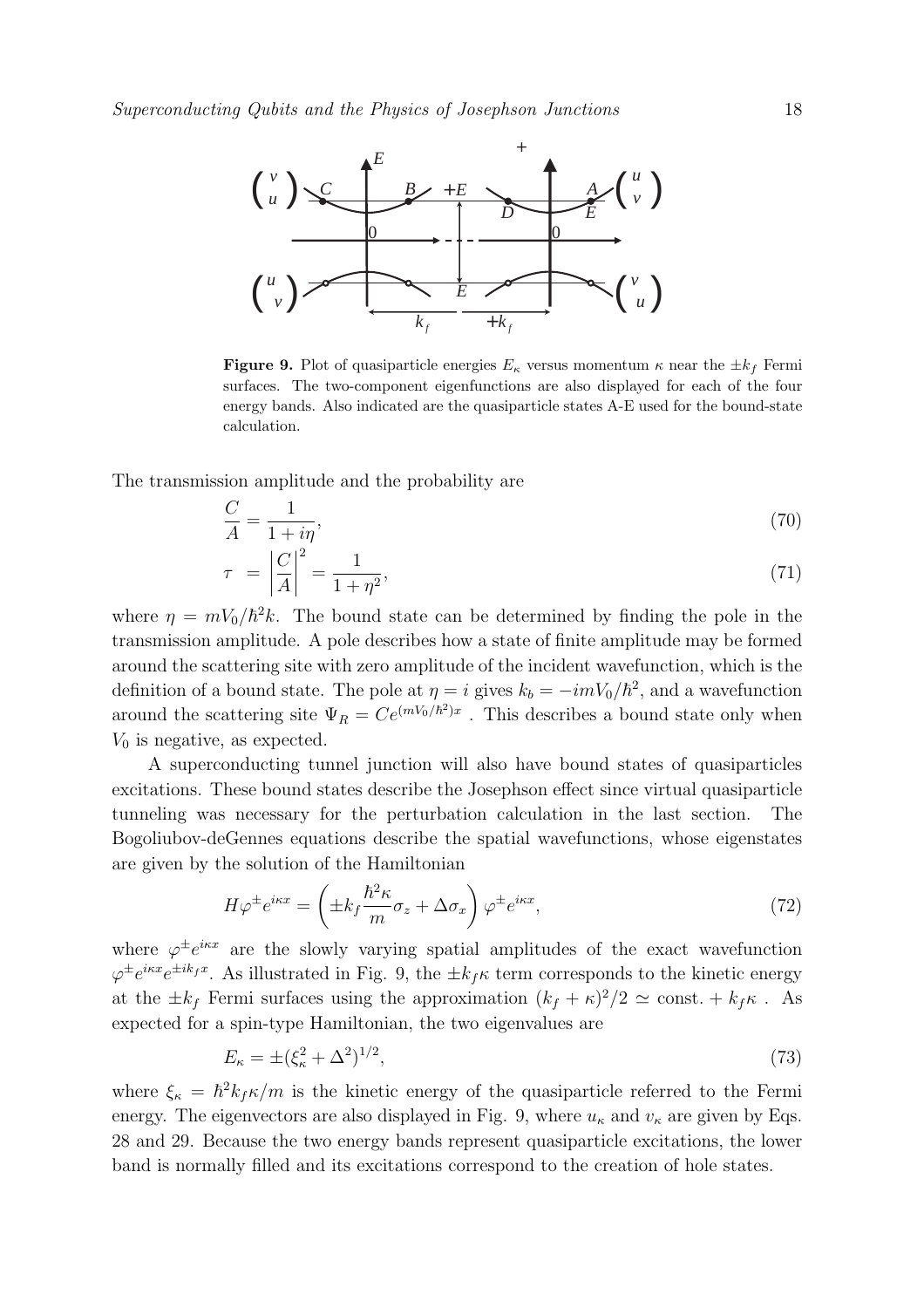We can solve for the quasiparticle bound states by first writing down the scattering wavefunctions in the left and right superconducting electrodes. An incoming quasiparticle state, point A in Fig. 9, is reflected off the tunnel barrier to states B and C and is transmitted to states D and E [30]. The wavefunctions are then given by

$$
\Psi_L = A \begin{pmatrix} u \\ v e^{i\phi_L} \end{pmatrix} e^{i\kappa x} + B \begin{pmatrix} v \\ u e^{i\phi_L} \end{pmatrix} e^{i\kappa x} + C \begin{pmatrix} u \\ v e^{i\phi_L} \end{pmatrix} e^{-i\kappa x} \tag{74}
$$

$$
\Psi_R = D \left( \begin{array}{c} v \\ ue^{i\phi_R} \end{array} \right) e^{-i\kappa x} + E \left( \begin{array}{c} u \\ ve^{i\phi_R} \end{array} \right) e^{i\kappa x},\tag{75}
$$

where we have used the relations  $v \equiv v_{\kappa} = u_{-\kappa}$  and  $u \equiv u_{\kappa} = v_{-\kappa}$ , and we have included the phases  $\phi_L$  and  $\phi_R$  of the two states. The continuity conditions Eqs. 66 and 67, solved for both the components of the spin wavefunction, gives the matrix equation

$$
A\begin{pmatrix} u \\ v \\ u \\ v \end{pmatrix} = \begin{pmatrix} -v & -u & v & u \\ -u & -v & ue^{-i\delta} & ve^{-i\delta} \\ -v & u & -v(1-i2\eta) & u(1+i2\eta) \\ -u & v & -ue^{-i\delta}(1-i2\eta) & ve^{-i\delta}(1+i2\eta) \end{pmatrix} \begin{pmatrix} B \\ C \\ D \\ E \end{pmatrix} . (76)
$$

The scattering amplitudes for B-E have poles given by the solution of

$$
(u4 + v4)(1 + \eta2) - 2(uv)2(\eta2 + \cos \delta) = 0.
$$
 (77)

Using the relations  $u^2 + v^2 = 1$ ,  $E_J = E_k = \Delta/2uv$ , and  $\tau = 1/(1 + \eta^2)$ , the energies of the quasiparticle bound states are

$$
E_{J\pm} = \pm \Delta [1 - \tau \sin^2(\delta/2)]^{1/2}.
$$
\n(78)

Because these two states have energies less than the gap energy  $\Delta$ , they are energetically "bound" to the junction and thus have wavefunctions that are localized around the junction.

The dependence of the quasiparticle bound-state energies on junction phase is plotted in Fig. 10 for several values of  $\tau$ . The ground state is normally filled, similar to the filling of quasiparticle states of negative energy. The energy  $E_J$ – corresponds to the Josephson energy, as can be checked in the limit  $\tau \to 0$  to give

$$
E_{J-} \simeq -\Delta + \frac{\Delta \tau}{4} - \frac{\Delta \tau}{4} \cos \delta. \tag{79}
$$

This result is equivalent to Eq. 59 after noting that the normal-state conductance of a single channel is  $1/R_N = 2\tau/R_K$ .

The current of each bound state is given by the derivative of its energy

$$
I_{J\pm} = \frac{2\pi}{\Phi_0} \frac{\partial E_{J\pm}}{\partial \delta},\tag{80}
$$

in accord with Eq. 9. Since the curvature of the upper band is opposite to that of the lower band, the currents of the two bands have opposite sign  $I_{J+} = -I_{J-}$ . For level populations of the two states given by  $f_{\pm}$ , the average Josephson current is  $\langle I_J \rangle = I_{J-}(f_--f_+).$  For a thermal population,  $f_{\pm}$  are given by Fermi distributions,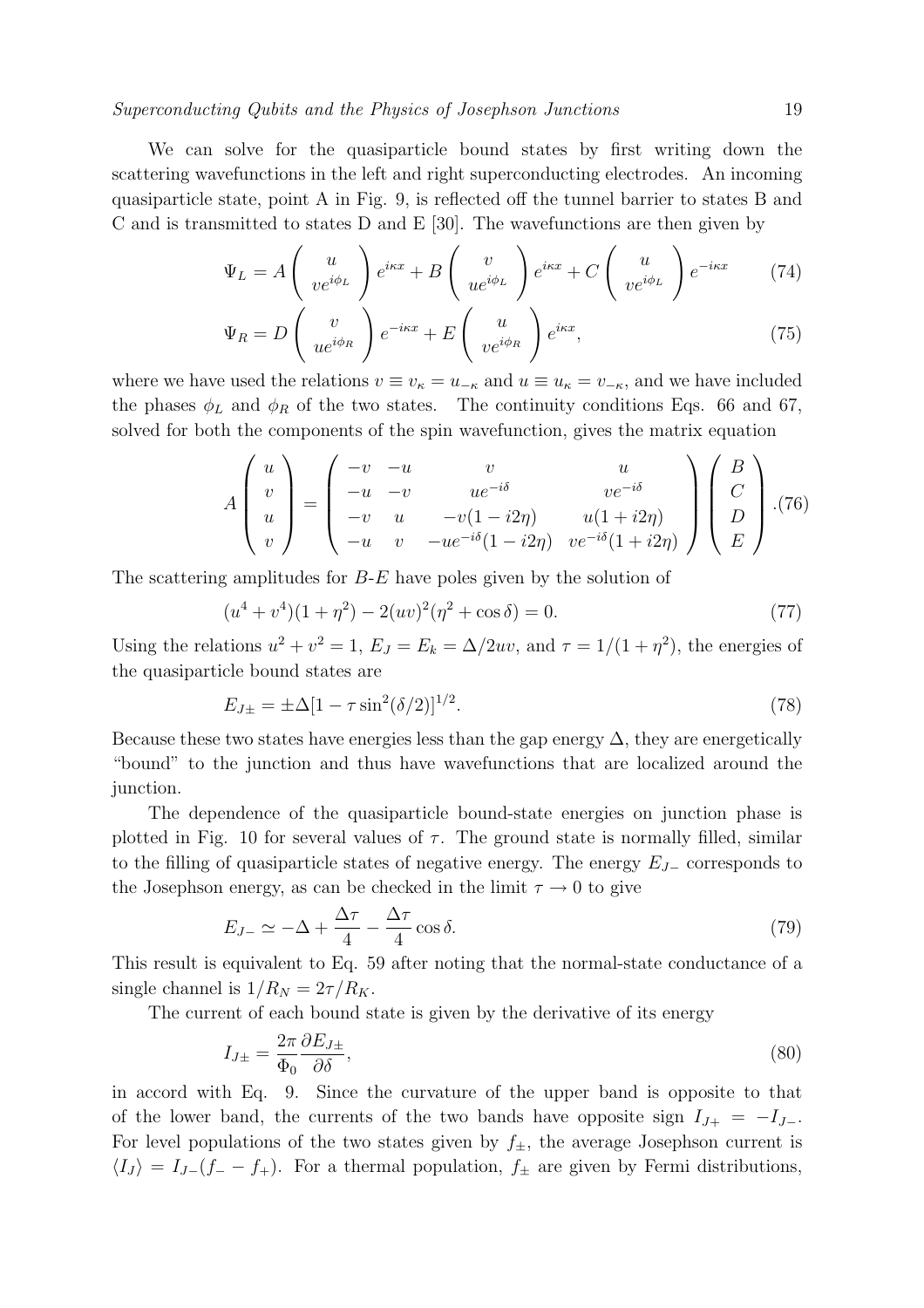

**Figure 10.** Plot of quasiparticle bound-state energies  $E_{J-}$  and  $E_{J+}$  vs. the phase difference  $\delta$  across the junction, for three values of tunneling transmission  $\tau$ . Quasiparticles are produced by vertical transitions from the  $E_{J-}$  to  $E_{J+}$  band. As Quasiparticles are produced by vertical transitions from the  $E_{J-}$  to  $E_{J+}$  band. As indicated by the arrow, the energy gap  $E_{J+} - E_{J-}$  is always greater than  $\sqrt{2}\Delta$  at  $\delta = \pi/2$ .

and the Josephson current in the tunnel junction limit gives the expected Ambegaokar-Baratoff result  $\overline{a}$ 

$$
\langle I_J \rangle = \frac{\pi}{2} \frac{\Delta(T)}{eR_N} \sin \delta \cdot \left( \frac{1}{e^{-\Delta/kT} + 1} - \frac{1}{e^{\Delta/kT} + 1} \right) \tag{81}
$$

$$
= \frac{\pi}{2} \frac{\Delta(T)}{eR_N} \tanh(\Delta/2k) \sin \delta. \tag{82}
$$

#### 7. Generation of Quasiparticles from Nonadiabatic Transitions

In this description of the Josephson junction, the Josephson effect arises from a quasiparticle bound state at the junction. Two bound states exist and have energies  $E_{J+}$ and  $E_{J-}$ , with the Josephson current from the excited state being of opposite sign from that of the ground state. We will discuss here the small-voltage limit[31, 32], which can be fully understood within a semiclassical picture by considering that a linear increase in  $\delta$  produces nonadiabatic transitions between the two states.

The junction creates "free quasiparticles", those with  $E \geq \Delta$ , via a two-step process. First, a transition is made from the ground to the excited bound state. This typically occurs because a voltage is placed across the junction, and the linear change of  $\delta$ causes the ground state not to adiabatically stay in that state. For a high-transmission channel, the transition is usually made around  $\delta \approx \pi$ , where the energy difference between the states is the lowest and the band bending is the highest. Because this excited state initially has energy less than  $\Delta$ , the state remains bound until the phase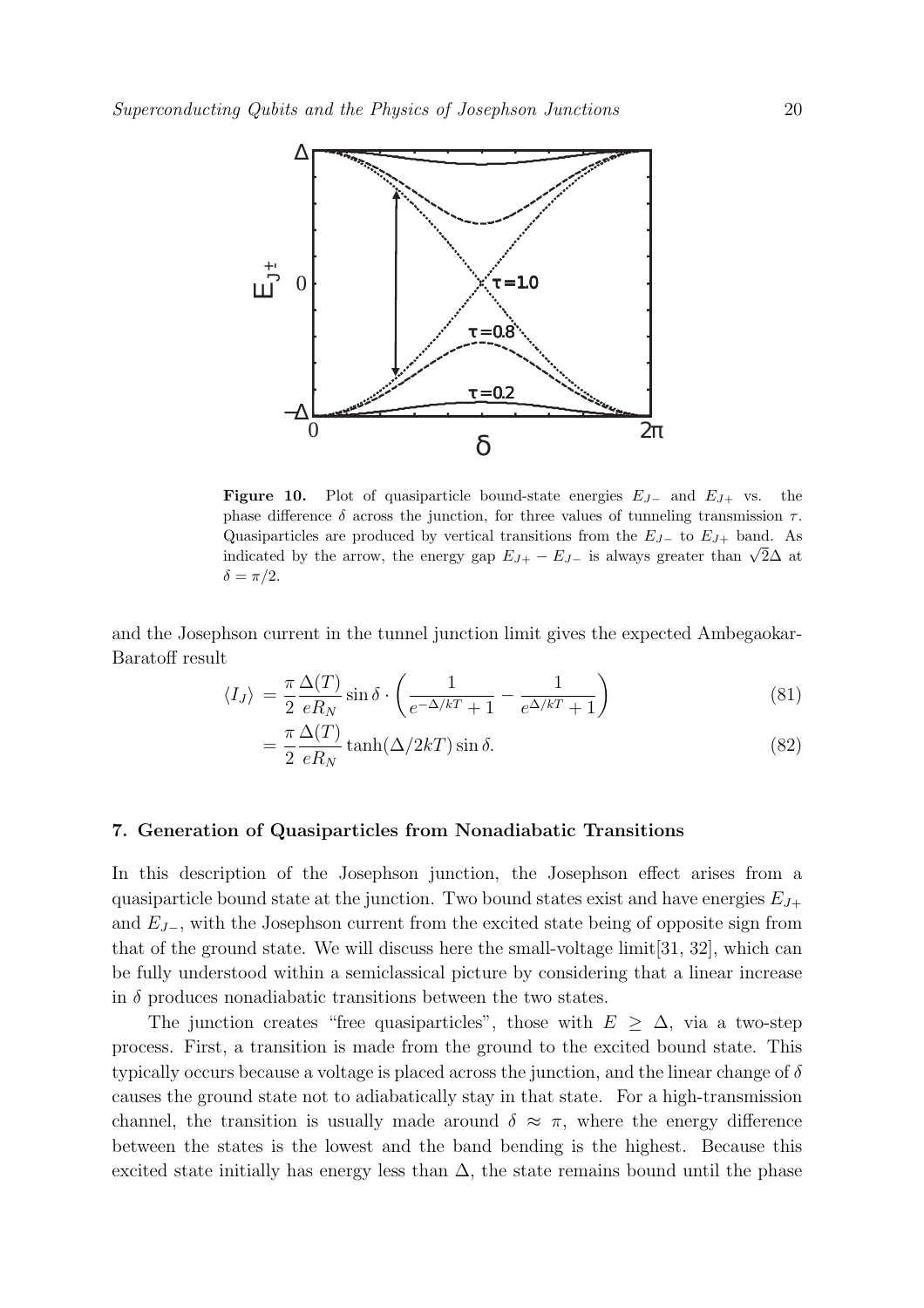

Figure 11. Plot of semiclassical solutions for the tunneling through a barrier (a) and tunneling through an energy gap (b). Imaginary solutions to k and  $\delta$  are used to calculate the tunneling rates.

changes to  $2\pi$  and the energy of the quasiparticle is large enough to become unbound and diffuse away from the junction. The quasiparticle generation rate is thus governed by  $d\delta/dt$  and will increase as V increases.

The quasiparticle transition rate can be predicted using a simple semi-classical method. We will first review WKB tunneling in order to later generalize this calculation to energy tunnelling. In Fig. 11(a), we plot a cubic potential  $V(x)$  versus x and its solution  $k^2 = 2m[E - V(x)]/\hbar^2$ . The solution for k is real or imaginary depending on whether E is greater or less than  $V(x)$ . A semi-classical description of the system is the particle oscillating in the well, as described by the loop in the solution of Re $\{k\}$ . A solution in the imaginary part of  $k$  connects a turning point on this loop, labeled  $A$ , with the turning point of the free-running solution, labeled B. The probability of tunneling each time the trajectory passes point A is given by the standard WKB integral of the imaginary action

$$
W = \exp[-2S] \tag{83}
$$

$$
S = (1/\hbar) \left| \int dx \Im p \right| \tag{84}
$$

$$
= \left| \int_{x_A}^{x_B} dx \Im k \right| \,. \tag{85}
$$

The transition rate for a nonadiabatic change in a state may be calculated in a similar fashion. In Fig. 11(b) we plot the solution of Eq. 78 for  $\delta$  versus E. In the "forbidden" region of energy  $|E| < \Delta \sqrt{1-\tau}$ , the solution of  $\delta$  has an imaginary component. As the bias of the system changes and the system trajectory moves past point A, then this state can tunnel to point B via the connecting path in the imaginary part of  $\delta$ . The probability for this event is given by Eq. 83 with S given by the integral of the imaginary action

$$
S = (1/\hbar) \int dE \, t_{\rm imag}, \tag{86}
$$

where we define an imaginary time by ¯ ¯

$$
t_{\rm imag} = \left| \frac{\Im \delta}{d\delta / dt} \right|.
$$
 (87)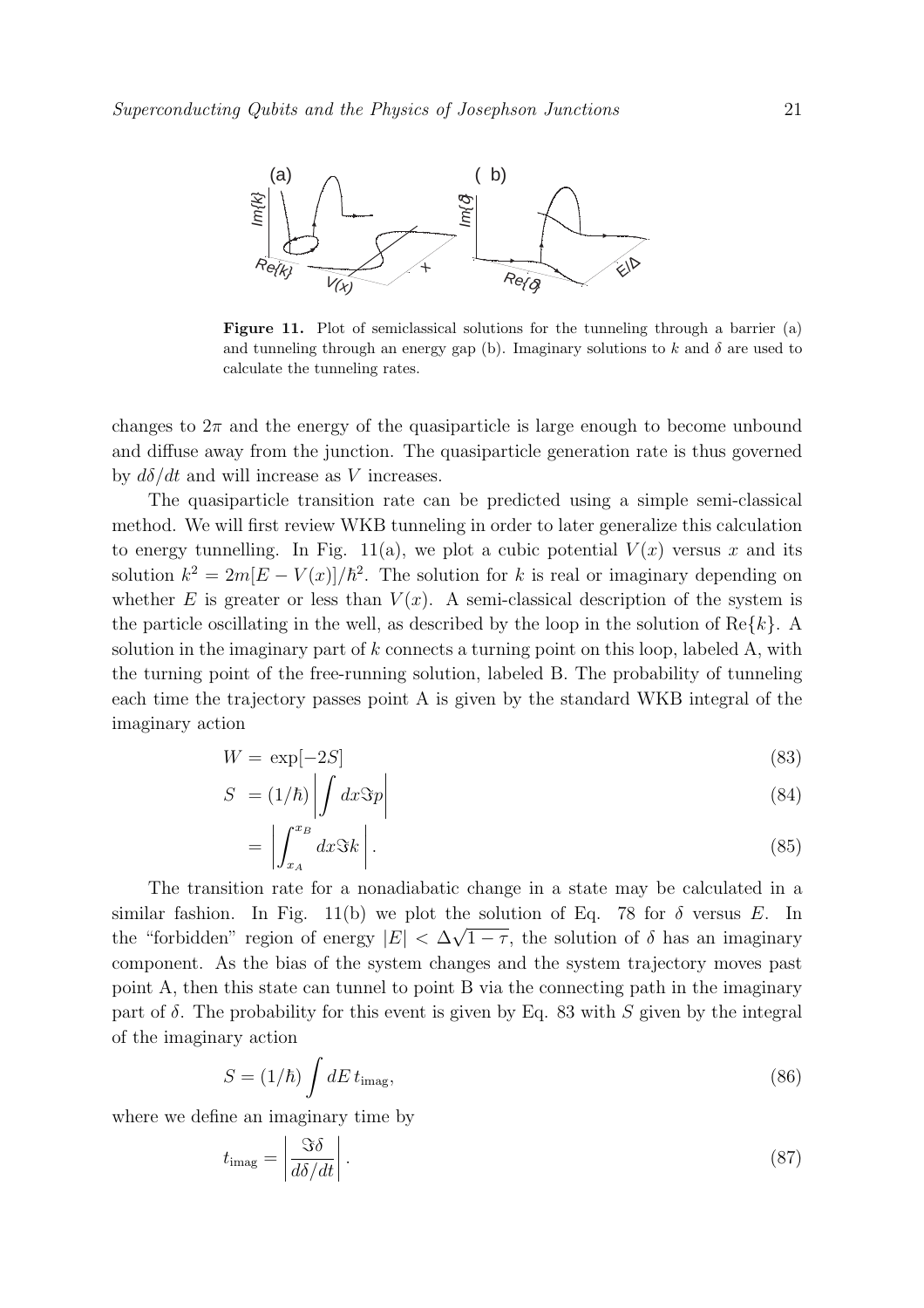

**Figure 12.** (a) Plot of average junction current  $\langle I_i \rangle$  versus inverse DC voltage V for transmission coefficients  $\tau = 0.8, 0.5, 0.2,$  and 0.01 (from Ref. [32]). Solid lines are from exact calculation, and dashed lines are from predictons of Eqs. 91 and 88. The time dependence of the Josephson current  $I_J$  is plotted for the ground state (b) and for a transition (c), where the insets show the trajectory of the bound states as  $E_j$  vs. δ.

Rewriting Eq. 78 as  $(E/\Delta)^2 = 1 - \tau (1 - \cos \delta)/2$  and using  $d\delta/dt = (2e/\hbar)V$ , one finds the action is given by the integral

$$
S = \frac{\Delta}{2eV} \int_{-\sqrt{1-\tau}}^{\sqrt{1-\tau}} d\epsilon \,\Im\left\{-\arccos\left[1+(\varepsilon^2-1)2/\tau\right]\right\} \tag{88}
$$

$$
\simeq \frac{\Delta}{eV} \times \begin{cases}\n(1-\tau)\pi/2 & (\tau \to 1) \\
\ln(2/\tau) & (\tau \to 0) \\
(1-\tau)[\ln(2/\tau) + \sqrt{\tau}(\pi/2 - \ln 2)], & (\text{interp.})\n\end{cases}
$$
\n(89)

where the last interpolation formula approximates well a numerical solution of Eq. 88. The limiting expression for  $\tau \to 1$  gives the standard Landau-Zener formula appropriate for a two-state system. In the tunnel-junction limit  $\tau \to 0$  one finds

$$
W = (\tau/2)^{2\Delta/eV}.\tag{90}
$$

For the case of a constant DC bias voltage V, the total junction current  $\langle I_i \rangle$  may be calculated with this transition rate and an attempt rate  $\Gamma = (2e/h)V$  given by the frequency at which  $\delta$  passes  $\pi/2$ . Using Eq. 88 and setting the power of quasiparticle generation  $2\Delta\Gamma W$  to the electrical power  $\langle I_j \rangle V$ , one finds

$$
\langle I_j \rangle = \frac{2e\Delta}{\pi\hbar}W.\tag{91}
$$

This prediction is plotted in Fig.  $12(a)$  and shows very good agreement with the results of exact calculations[32]. Only the steps in voltage are not reproduced, which are understood as arising from the quantization of energy  $eV$  from multiple Andreev reflection of the quasiparticles. The steps are not expected to be reproduced by the semiclassical theory since this theory is an expansion around small voltages, or equivalently, large quantization numbers.

The junction current may also be determined from the energies of the two bound states. For a constant voltage across the junction, we use Eq. 9 to calculate the charge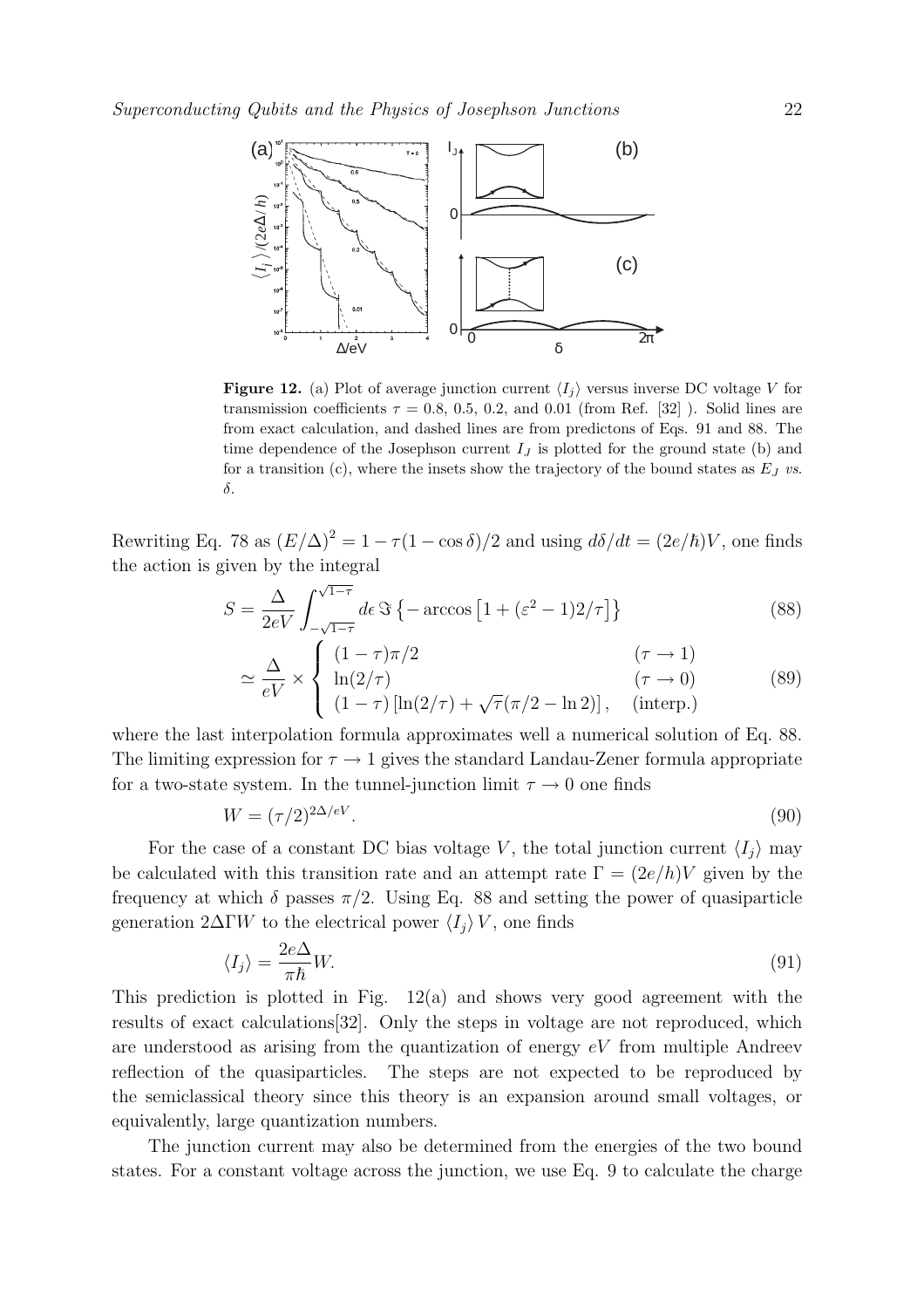transferred across the junction after a phase change of  $2\pi$ 

$$
Q_j = \int_0^{2\pi/(d\delta/dt)} I_j dt
$$
\n(92)

$$
=\frac{2\pi}{\Phi_0} \int_0^{2\pi/(d\delta/dt)} \frac{dU_J}{d\delta} dt\tag{93}
$$

$$
=\frac{[U_J(2\pi)-U_J(0)]}{V},\tag{94}
$$

which gives the expected result that the change of energy equals  $Q_jV$ . When the junction remains in the ground state, the energy is constant  $U_J(2\pi) - U_J(0) = 0$  and no net charge flows through the junction. Net charge is transferred, however, after a transition. The charge transfer  $2\Delta/V$  multiplied by the transition rate gives an average current  $Q_i \Gamma W$  that is equivalent to Eq. 91.

Equation 80 may be used to calculate the time dependence of the Josephson current, as illustrated in Fig.  $12(b)$  and (c). When the system remains in the ground state (b), the junction current is sinusoidal and averages to zero. For the case of a transition  $(c)$ , the current before the transition is the same, but the Josephson current remains positive after the transition (see Eq. 5.4 of Ref. [32]). The transition itself also produces charge transfer from multiple-Andreev reflections(MAR) [31, 33]

$$
Q_{\text{MAR}} = 2\Delta (1-\tau)^{1/2}/V. \tag{95}
$$

This result is perhaps surprising - the junction current at finite voltage arises from transfer of charge  $Q_{\text{MAR}}$  and a change in the Josephson current. The relative contribution of these two currents is determined by the relative size of the gap in the bound states. For  $\tau \to 1$ , all of the junction current is produced by Josephson current, whereas for  $\tau \to 0$  (tunnel junctions) the current comes from  $Q_{\text{MAR}}$ .

For small voltages, the transition event must transfer a large amount of charge  $Q<sub>MAR</sub>$  in order to overcome the energy gap. In comparing this semi-classical theory with the exact MAR theory,  $Q_{\text{MAR}}/e$  has an integer value and represents the order of the MAR process and the number of electrons that are transferred in the transition. This description is consistent with Eq. 90 describing the transition probability for an n-th order MAR process, where  $n = 2\Delta/eV$ , and  $\tau/2$  represents the matrix element for each order.

From this example it is clearly incorrect to picture the quasiparticle and Josephson current as separate entities, as suggested by the calculations of perturbation theory. To do so ignores the fact that quasiparticle tunneling, arising from a transition between the bound states, also changes the Josephson contribution to the current from  $\delta = \pi$  to  $2\pi$ .

#### 8. Quasiparticle Bound States and Qubit Coherence

The quasiparticle bound-state theory can be used to predict both the Josephson and quasiparticle current in the zero-voltage state, as appropriate for qubits. In this theory an excitation from the  $E_{J-}$  bound state to the  $E_{J+}$  state is clearly deleterious as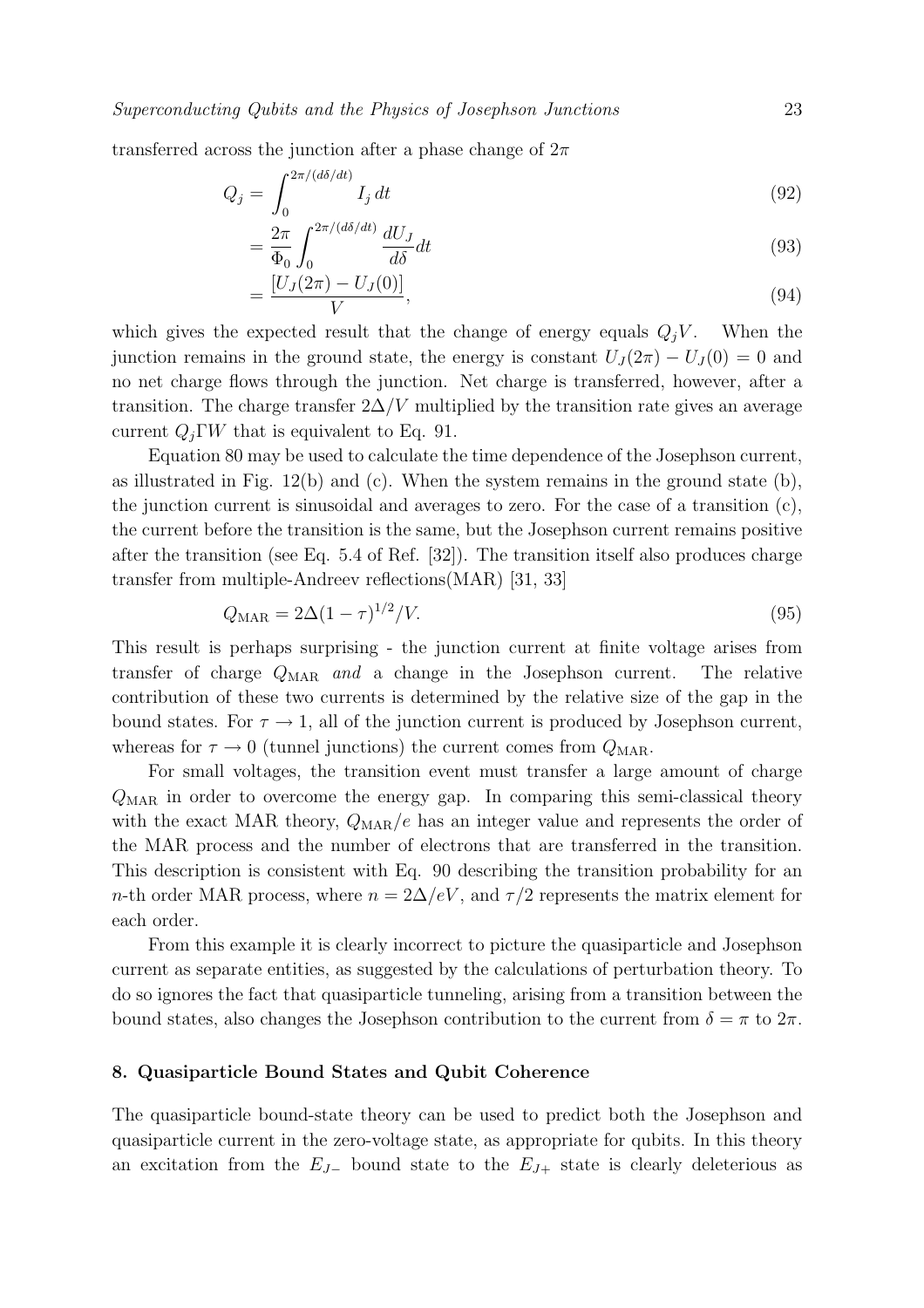it will change the Josephson current, fluctuating the qubit frequency and producing decoherence in the phase of the qubit state. For an excitation in one channel, the fractional change in the Josephson current is  $\sim 1/N_{ch}$ , where  $N_{ch}$  is the number of conduction channels. The subgap current-voltage characteristics can be used to estimate  $N_{\text{ch}}$ , which gives an areal density of  $\sim 10^4/\mu m^2$  [10, 34]. For a charge qubit with junction area  $10^{-2} \mu \text{m}^2$ , the qubit frequency changes fractionally by  $\sim 1/N_{ch} \sim 10^{-2}$  for a single excitation, and gives strong decoherence. Although the phase qubit has a smaller change  $(1/N<sub>ch</sub>)I<sub>0</sub>/4(I<sub>0</sub> - I) \sim 2 \times 10<sup>-5</sup>$ , the excitation of even a single bound state is clearly unwanted.

Fortunately, these quasiparticle bound states should not be excited in tunnel junctions by the dynamical behavior of the qubit. The  $E_{J-}$  to  $E_{J+}$  transition is energetically forbidden because the energy of the qubit states are typically choosen to be much less than 2∆. Thus, the energy gap of the superconductor protects the qubit from quasiparticle decoherence.

If a junction has "pinhole" defects, where a few channels have  $\tau \to 1$ , then the energy gap will shrink to zero at  $\delta = \pi$ . However, only the flux qubit will be sensitive to quasiparticles produced at these defects since it operates near  $\delta = \pi$ . In contrast, the to quasiparticles produced at these defects since it operates hear  $\sigma = \pi$ . In contrast, the phase qubit always retains an energy gap of at least  $\sqrt{2}\Delta$  around its operating point  $\delta = \pi/2$  (see arrow in Fig. 10). We note this idea implies that a phase qubit can even be constructed from a microbridge junction, which has some channels [26] with  $\tau = 1$ . Although the phase qubit is completely insensitive to pinhole defects, this advantage is probably unimportant because Al-based tunnel junctions have oxide barriers of good quality.

Pinhole defects also change the Josephson potential away from the  $-\cos \delta$  form. This modification is typically unimportant because the deviation is smooth and can be accounted for by a small effective change in the critical current.

The concept that the energy gap  $\Delta$  protects the junction from quasiparticle transitions suggests that superconductors with nonuniform gaps may not be suitable for qubits. Besides the obvious problem of conduction channels with zero gap, channels with a reduced gap may cause stray quasiparticles to be trapped at the junction. The high- $T_c$  superconductors, with the gap suppressed to zero at certain crystal angles, are an obvious undesirable candidate. However, even Nb could be problematic since it has several oxides that have reduced or even zero gap. Nb based tri-layers may also be undesirable since the thin Al layer near the junction slightly reduces the gap around the junction. In contrast, Al may not have this difficulty since its gap increases with the incorporation of oxygen or other scattering defects. It is possible that these ideas explain why Nb-based qubits do not have coherence times as long as Al qubits[6, 10].

#### 9. Summary

In summary, Josephson qubits are nonlinear resonators whose critical element is the nonlinear inductance of the Josephson junction. The three types of superconducting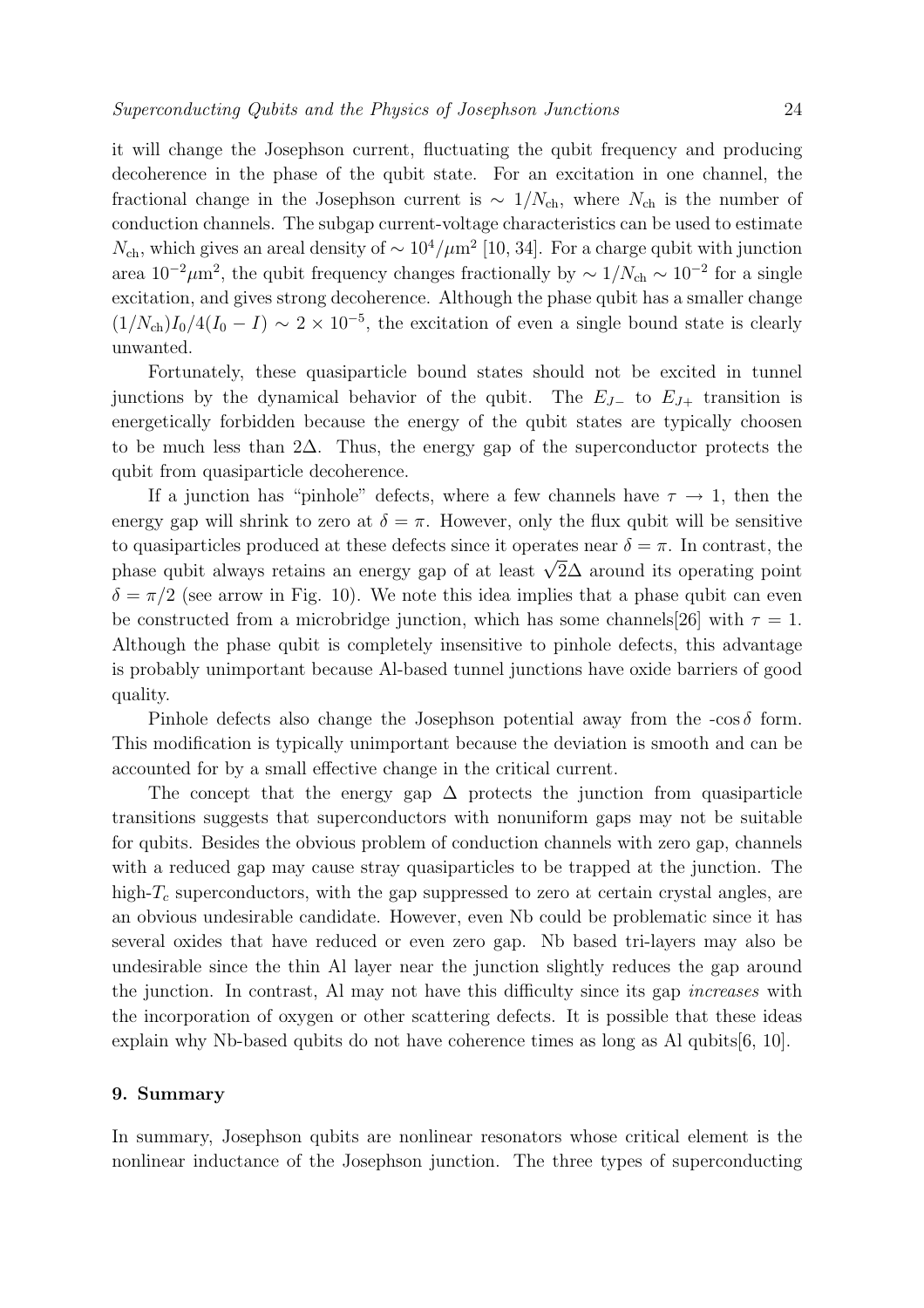qubits, phase, flux, and charge, use this nonlinearity differently and produce qubit states from a cubic, quartic, and cosine potential, respectively.

To understand the origin and properties of the Josephson effect, we have first reviewed the BCS theory of superconductivity. The superconducting phase was explicitly shown to be a macroscopic property of the superconductor, whose classical and quantum behavior is determined by the external electrical circuit. After a review of quasiparticle and Josephson tunneling, we argued that a proper microscopic understanding of the junction could arise only from an exact solution of the Josephson effect.

This exact solution was derived by use of mesoscopic theory and quasiparticle bound states, where we showed that Josephson and quasiparticle tunneling can be understood from the energy of the bound states and their transitions, respectively. A semiclassical theory was used to calculate the transition rate for a finite DC voltage, with the predictions matching well that obtained from exact methods.

This picture of the Josephson junction allows a proper understanding of the Josephson qubit state. We argue that the gap of the superconductor strongly protects the junction from quasiparticle tunneling and its decoherence. We caution that an improper choice of materials might give decoherence from quasiparticles that are trapped at sites near the junction.

We believe a key to future success is understanding and improving this remarkable nonlinearity of the Josephson inductance. We hope that the picture given here of the Josephson effect will help researchers in their quest to make better superconducting qubits.

#### 10. Acknowledgements

We thank C. Urbina, D. Esteve, M. Devoret, and V. Shumeiko for helpful discussions. This work is supported in part by the NSA under contract MOD709001.

- [1] M. A. Nielsen and I. L. Chuang, Quantum Computation and Quantum Information (Cambridge University Press, Cambridge, 2000).
- [2] Y. Nakamura, C. D. Chen, and J. S. Tsai, Phys. Rev. Lett. 79, 2328 (1997).
- [3] Y. Nakamura, Y. A. Pashkin, T. Yamamoto, and J. S. Tsai, Phys. Rev. Lett. 88, 047901 (2002).
- [4] D. Vion, A. Aassime, A. Cottet, P. Joyez, H. Pothier, C. Urbina, D. Esteve, and M. H. Devoret, Science **296**, 886 (2002).
- [5] S. Han, Y. Yu, Xi Chu, S. Chu, and Z. Wang, Science 293, 1457 (2001); Y. Yu, S. Han, X. Chu, S. Chu, and Z. Wang, Science 296, 889 (2002).
- [6] J. M. Martinis, S. Nam, J. Aumentado, and C. Urbina, Phys. Rev. Lett. 89, 117901 (2002).
- [7] I. Chiorescu, Y. Nakamura, C. J. P. M. Harmans, and J. E. Mooij, Science 299, 1869 (2003).
- [8] A.J. Berkley, H. Xu, R.C. Ramos, M.A. Gubrud, F.W. Strauch, P.R. Johnson, J.R. Anderson, A.J. Dragt, C.J. Lobb, and F.C.Wellstood, Science 300, 1548 (2003).
- [9] Yu. A. Pashkin, T. Yamamoto, O. Astafiev, Y. Nakamura, D. V. Averin, and J. S. Tsai, Nature 421, 823 (2003).
- [10] R. W. Simmonds, K. M. Lang, D. A. Hite, D. P. Pappas, and J. M. Martinis, submitted to Phys. Rev. Lett.